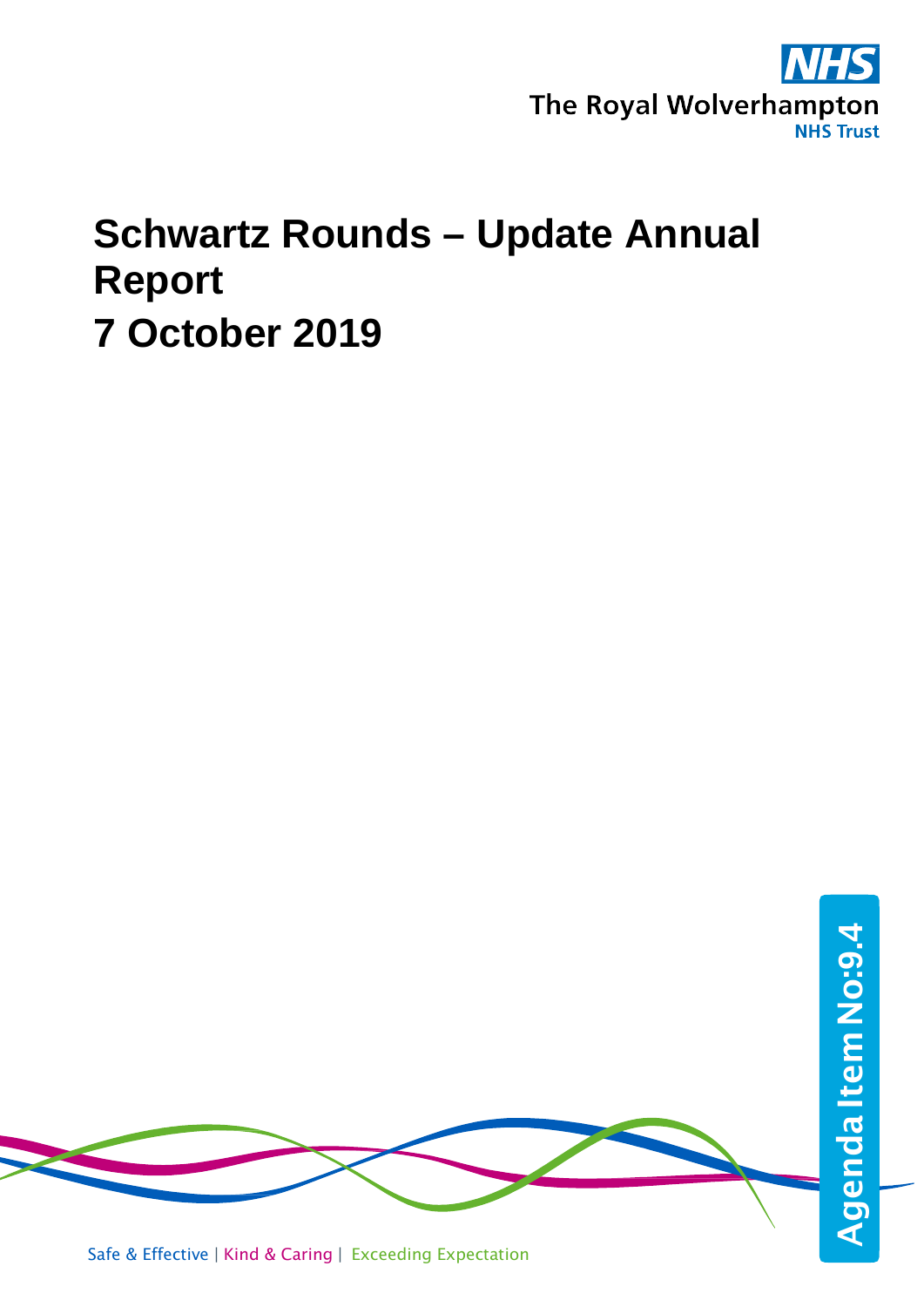**NHS** The Royal Wolverhampton

| <b>Trust Board Report</b>                                      |                                                                                                                                                                                                                                                                                                                                                                                                                                                                                                                                                                                                                                                                                                                                                                                                                                                                                                                                                                                                 |  |  |  |  |  |  |  |  |  |  |
|----------------------------------------------------------------|-------------------------------------------------------------------------------------------------------------------------------------------------------------------------------------------------------------------------------------------------------------------------------------------------------------------------------------------------------------------------------------------------------------------------------------------------------------------------------------------------------------------------------------------------------------------------------------------------------------------------------------------------------------------------------------------------------------------------------------------------------------------------------------------------------------------------------------------------------------------------------------------------------------------------------------------------------------------------------------------------|--|--|--|--|--|--|--|--|--|--|
| <b>Meeting Date:</b>                                           | October 2019                                                                                                                                                                                                                                                                                                                                                                                                                                                                                                                                                                                                                                                                                                                                                                                                                                                                                                                                                                                    |  |  |  |  |  |  |  |  |  |  |
| Title:                                                         | Schwartz Rounds - RWT Annual report                                                                                                                                                                                                                                                                                                                                                                                                                                                                                                                                                                                                                                                                                                                                                                                                                                                                                                                                                             |  |  |  |  |  |  |  |  |  |  |
| <b>Executive</b><br><b>Summary:</b>                            | To update the Trust Board on the progress of Schwartz Rounds within the<br>organisation. The report highlights:<br>The purpose, origins, evidence-base and benefits of Schwartz<br>Rounds<br>Good progress is being made within RWT against the requirements for<br>$\bullet$<br>successful implementation of Schwartz Rounds<br>Since inception, the organisation has supported 25 Rounds (from<br>$\bullet$<br>September 2016 up to end March 2019), with 874 individual<br>attendances, with an average attendance at each Round of 34<br>individuals<br>Between April 2018-end March 2019 the organisation has supported 8<br>$\bullet$<br>Rounds, with 232 individual attendances, with an average attendance at<br>each Round of 29 individuals<br>Sustainability of Schwartz Rounds will be dependent on engagement and<br>٠<br>finances<br>Feedback and evaluation of Schwartz Rounds to date is good, (within<br>٠<br>last 12 months 98% of attendees would recommend Schwartz Rounds) |  |  |  |  |  |  |  |  |  |  |
| <b>Action</b><br><b>Requested:</b>                             | Receive and note report                                                                                                                                                                                                                                                                                                                                                                                                                                                                                                                                                                                                                                                                                                                                                                                                                                                                                                                                                                         |  |  |  |  |  |  |  |  |  |  |
| For the attention<br>of the Board                              |                                                                                                                                                                                                                                                                                                                                                                                                                                                                                                                                                                                                                                                                                                                                                                                                                                                                                                                                                                                                 |  |  |  |  |  |  |  |  |  |  |
| <b>Assure</b>                                                  | Schwartz Rounds are running effectively in the organisation<br>٠<br>Staff engagement is high for Schwartz Rounds<br>Schwartz Rounds provide support to clinical (and non-clinical) staff and<br>٠<br>students through a forum which the non-clinical, social and emotional<br>aspects around caring for patients can be discussed<br>Schwartz Rounds provide a positive experience of the culture and<br>٠<br>environment of RWT for staff and students                                                                                                                                                                                                                                                                                                                                                                                                                                                                                                                                         |  |  |  |  |  |  |  |  |  |  |
| <b>Advise</b>                                                  |                                                                                                                                                                                                                                                                                                                                                                                                                                                                                                                                                                                                                                                                                                                                                                                                                                                                                                                                                                                                 |  |  |  |  |  |  |  |  |  |  |
| <b>Alert</b>                                                   |                                                                                                                                                                                                                                                                                                                                                                                                                                                                                                                                                                                                                                                                                                                                                                                                                                                                                                                                                                                                 |  |  |  |  |  |  |  |  |  |  |
| <b>Author + Contact</b><br>Details:                            | Louise Nickell.<br>Tel 01902 307999 ext. 6180<br>Email Louise.nickell@nhs.net                                                                                                                                                                                                                                                                                                                                                                                                                                                                                                                                                                                                                                                                                                                                                                                                                                                                                                                   |  |  |  |  |  |  |  |  |  |  |
| <b>Links to Trust</b><br><b>Strategic</b><br><b>Objectives</b> | 1. Create a culture of compassion, safety and quality<br>2. Proactively seek opportunities to develop our services<br>3. To have an effective and well integrated local health and care system that<br>operates efficiently<br>4. Attract, retain and develop our staff, and improve employee engagement                                                                                                                                                                                                                                                                                                                                                                                                                                                                                                                                                                                                                                                                                        |  |  |  |  |  |  |  |  |  |  |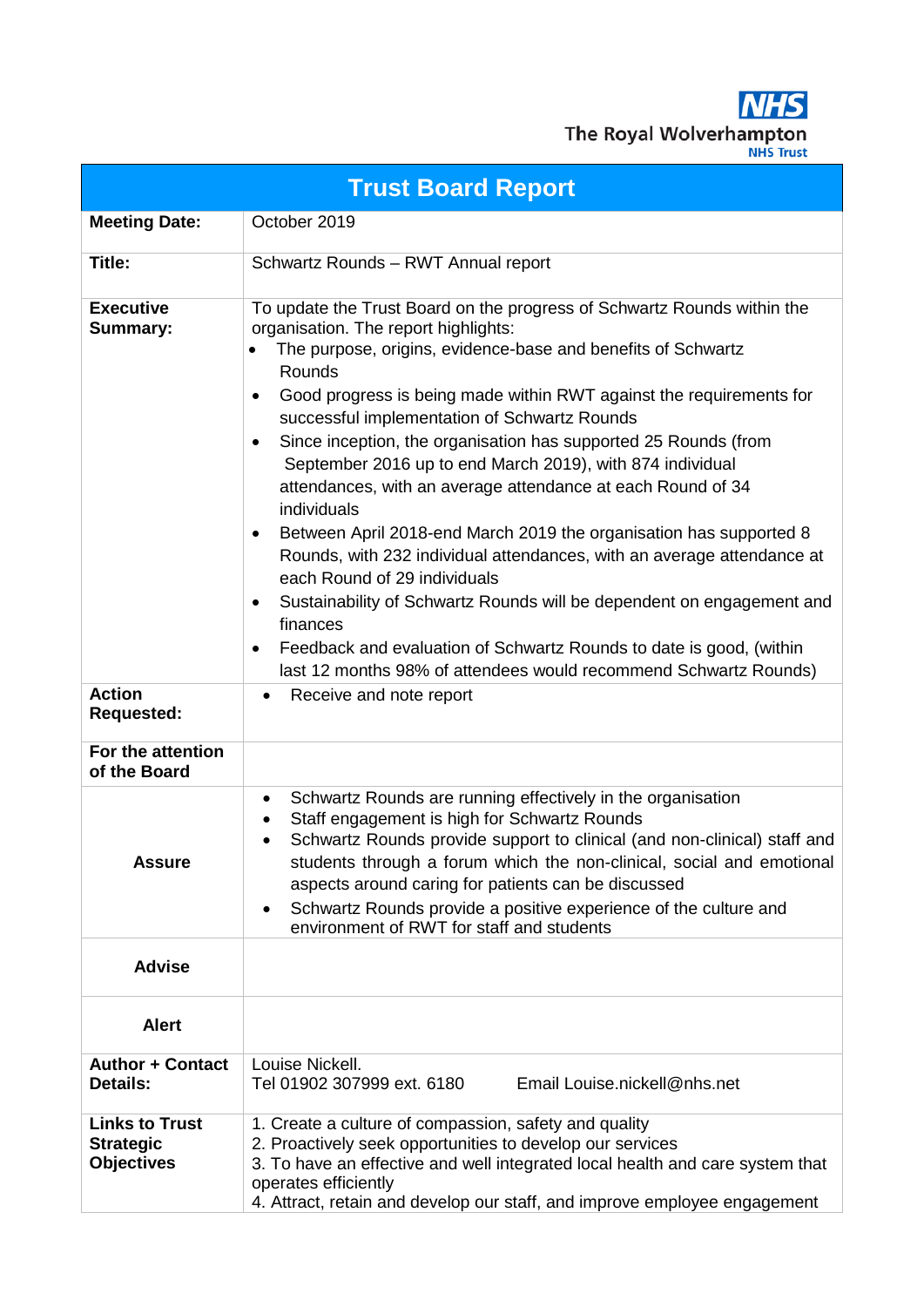| <b>Resource</b>           | Revenue:                                                                                                                                                                       |  |  |  |  |  |  |  |  |
|---------------------------|--------------------------------------------------------------------------------------------------------------------------------------------------------------------------------|--|--|--|--|--|--|--|--|
| Implications:             | Total = £3K/year (current licence due for renewal April 2020)<br>$\bullet$                                                                                                     |  |  |  |  |  |  |  |  |
|                           | Point of Care Foundation (POCF) licence £1.9K /year<br>$\circ$                                                                                                                 |  |  |  |  |  |  |  |  |
|                           | (assuming 2 year licence)                                                                                                                                                      |  |  |  |  |  |  |  |  |
|                           | 1 year license = £2,250/year (plus VAT)                                                                                                                                        |  |  |  |  |  |  |  |  |
|                           | 2 year licence = £3,150 [30% discount]/year =<br>٠                                                                                                                             |  |  |  |  |  |  |  |  |
|                           | £1,575/year (plus VAT)                                                                                                                                                         |  |  |  |  |  |  |  |  |
|                           | Refreshment costs for lunches - est. £1.1K/year<br>O                                                                                                                           |  |  |  |  |  |  |  |  |
|                           | Capital:                                                                                                                                                                       |  |  |  |  |  |  |  |  |
|                           | None<br>Workforce:                                                                                                                                                             |  |  |  |  |  |  |  |  |
|                           | Schwartz Round Clinical Lead- Dr Simon Grumett                                                                                                                                 |  |  |  |  |  |  |  |  |
|                           | Schwartz Round Facilitators - Louise Nickell, Julie Shillingford,<br>٠                                                                                                         |  |  |  |  |  |  |  |  |
|                           | Vanessa Whatley                                                                                                                                                                |  |  |  |  |  |  |  |  |
|                           |                                                                                                                                                                                |  |  |  |  |  |  |  |  |
|                           | Schwartz Round Administrator- Amy Steadman                                                                                                                                     |  |  |  |  |  |  |  |  |
|                           | <b>Funding Source:</b>                                                                                                                                                         |  |  |  |  |  |  |  |  |
| <b>Report Data</b>        | <b>Chief Executives Office budget</b><br>This is a standard report using data for the period April 2018 - end March                                                            |  |  |  |  |  |  |  |  |
| <b>Caveats</b>            | 2019.                                                                                                                                                                          |  |  |  |  |  |  |  |  |
| <b>CQC Domains</b>        | Safe: patients, staff and the public are protected from abuse and avoidable harm.                                                                                              |  |  |  |  |  |  |  |  |
|                           | <b>Effective:</b> care, treatment and support achieves good outcomes, helping people maintain                                                                                  |  |  |  |  |  |  |  |  |
|                           | quality of life and is based on the best available evidence.                                                                                                                   |  |  |  |  |  |  |  |  |
|                           | <b>Caring:</b> staff involve and treat everyone with compassion, kindness, dignity and respect.<br><b>Responsive:</b> services are organised so that they meet people's needs. |  |  |  |  |  |  |  |  |
|                           | Well-led: the leadership, management and governance of the organisation make sure it's                                                                                         |  |  |  |  |  |  |  |  |
|                           | providing high-quality care that's based around individual needs, that it encourages learning<br>and innovation, and that it promotes an open and fair culture.                |  |  |  |  |  |  |  |  |
| <b>Equality and</b>       | Schwartz Rounds are open to all staff regardless of seniority, organisational                                                                                                  |  |  |  |  |  |  |  |  |
| <b>Diversity Impact</b>   | structure, and any PPC. Staff from discrete PPC groups have been                                                                                                               |  |  |  |  |  |  |  |  |
|                           | encouraged to attend, and plans are in place to address some issues that<br>staff in designated PPC groups have experienced                                                    |  |  |  |  |  |  |  |  |
| <b>Risks: BAF/TRR</b>     | None                                                                                                                                                                           |  |  |  |  |  |  |  |  |
| <b>Risk: Appetite</b>     | N/A                                                                                                                                                                            |  |  |  |  |  |  |  |  |
| <b>Public or Private:</b> | Public                                                                                                                                                                         |  |  |  |  |  |  |  |  |
| <b>Other formal</b>       | Point of Care Foundation (POCF): Governance of Schwartz rounds in the UK                                                                                                       |  |  |  |  |  |  |  |  |
| bodies involved:          | is managed by POCF. This organisation complies with all the requirements<br>around this.                                                                                       |  |  |  |  |  |  |  |  |
| <b>References</b>         | Maben J, Taylor C, Dawson J, Leamy M, McCarthy I, Reynolds E, et al.<br>$\bullet$                                                                                              |  |  |  |  |  |  |  |  |
|                           | A realist informed mixed-methods evaluation of Schwartz Center                                                                                                                 |  |  |  |  |  |  |  |  |
|                           | Rounds® in England. Health Serv Deliv Res 2018;6(37).                                                                                                                          |  |  |  |  |  |  |  |  |
|                           | Boorman, S., 2009. NHS health and wellbeing review.<br>$\bullet$                                                                                                               |  |  |  |  |  |  |  |  |
|                           | Goodrich, J., 2012. Supporting hospital staff to provide compassionate<br>٠                                                                                                    |  |  |  |  |  |  |  |  |
|                           | care: Do Schwartz Centre Rounds work in English hospitals? Journal of                                                                                                          |  |  |  |  |  |  |  |  |
|                           | the Royal Society of Medicine, March, 105, (3), pp. 117-122                                                                                                                    |  |  |  |  |  |  |  |  |
|                           | Lown, B., Manning, C., 2010. The Schwartz Centre Rounds: Evaluation<br>$\bullet$                                                                                               |  |  |  |  |  |  |  |  |
|                           | of an interdisciplinary approach to enhancing patient-centred                                                                                                                  |  |  |  |  |  |  |  |  |
|                           | communication, teamwork and provider support. Academic Medicine. 85,                                                                                                           |  |  |  |  |  |  |  |  |
|                           |                                                                                                                                                                                |  |  |  |  |  |  |  |  |
|                           | (6), pp. 1073-1081                                                                                                                                                             |  |  |  |  |  |  |  |  |
|                           | West, M. A, Dawson, J. F., 2002. Employee engagement and NHS<br>$\bullet$                                                                                                      |  |  |  |  |  |  |  |  |
|                           | performance. Kings Fund Report                                                                                                                                                 |  |  |  |  |  |  |  |  |
|                           | https://www.pointofcarefoundation.org.uk/<br>$\bullet$                                                                                                                         |  |  |  |  |  |  |  |  |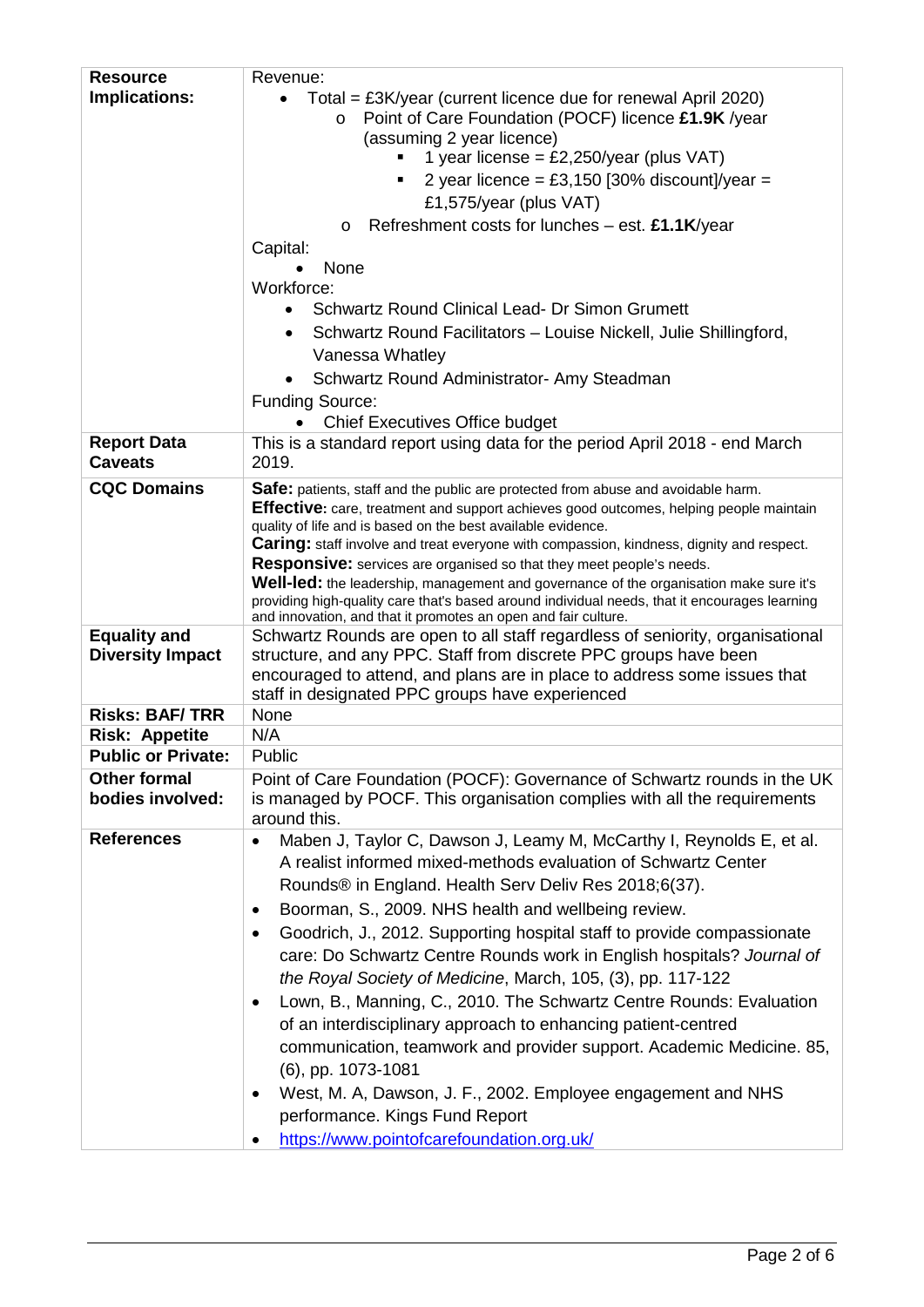| <b>NHS</b><br><b>Constitution:</b> | In determining this matter, the Board should have regard to the Core<br>principles contained in the Constitution of:                                                                                                                |
|------------------------------------|-------------------------------------------------------------------------------------------------------------------------------------------------------------------------------------------------------------------------------------|
|                                    | Equality of treatment and access to services<br>High standards of excellence and professionalism<br>Service user preferences<br>Cross community working<br><b>Best Value</b><br>Accountability through local influence and scrutiny |

|   | <b>Report Details</b>                                                                                                                                                                                                                                                                                                                                                                                                                                                                                                          |
|---|--------------------------------------------------------------------------------------------------------------------------------------------------------------------------------------------------------------------------------------------------------------------------------------------------------------------------------------------------------------------------------------------------------------------------------------------------------------------------------------------------------------------------------|
| 1 | <b>Schwartz Rounds Purpose:</b>                                                                                                                                                                                                                                                                                                                                                                                                                                                                                                |
|   | Schwartz Rounds allow time and space for staff to discuss the non-clinical, social<br>and emotional aspects around caring for patients/working in healthcare - thus<br>supports staff wellbeing.                                                                                                                                                                                                                                                                                                                               |
|   | <b>Schwartz Rounds Origins:</b>                                                                                                                                                                                                                                                                                                                                                                                                                                                                                                |
|   | Boston Lawyer (Kenneth Schwartz) was a lung cancer patient, and he was so<br>impressed with the compassionate care he received, he asked staff what would<br>help them most in being able to do their jobs. They came up with the concept of<br>Schwartz Rounds as a forum to discuss confidentially and compassionately what it<br>feels like to work in healthcare.<br>Whilst originating in the US, it has been in the UK since 2009, and strong evidence<br>$\bullet$<br>base around staff benefits has been demonstrated. |
|   | Evidence base and recent research findings:                                                                                                                                                                                                                                                                                                                                                                                                                                                                                    |
|   | Established in many countries. USA > 20 years.                                                                                                                                                                                                                                                                                                                                                                                                                                                                                 |
|   | Schwartz Centre for Compassionate Healthcare research (Lown, 2010)- teamwork,<br>٠<br>less stress, participants more likely to attend to patients psychological and<br>emotional needs, empathy, (also enhanced by increased attendance of Schwartz<br>Rounds)                                                                                                                                                                                                                                                                 |
|   | UK evidence around compassionate care - Two pilot sites, (Goodrich, 2012).<br>٠                                                                                                                                                                                                                                                                                                                                                                                                                                                |
|   | Qualitative evidence base is good. Around 200 NHS trusts and hospices in UK<br>$\bullet$<br>undertaking Rounds                                                                                                                                                                                                                                                                                                                                                                                                                 |
|   | Longitudinal research study highlighted benefits                                                                                                                                                                                                                                                                                                                                                                                                                                                                               |
|   | 'Rounds have been shown to offer unique support compared to other<br>$\circ$                                                                                                                                                                                                                                                                                                                                                                                                                                                   |
|   | interventions. Organisational level interventions for staff wellbeing are<br>scarce, and Rounds uniquely straddle both individual and organisational                                                                                                                                                                                                                                                                                                                                                                           |
|   | levels.                                                                                                                                                                                                                                                                                                                                                                                                                                                                                                                        |
|   | Providing high quality healthcare has an emotional impact on staff, which<br>O                                                                                                                                                                                                                                                                                                                                                                                                                                                 |
|   | often goes unnoticed. Rounds offer a safe, reflective space for staff to share                                                                                                                                                                                                                                                                                                                                                                                                                                                 |
|   | stories with their peers about their work and its impact on them. Attendance<br>is associated with a statistically significant improvement in staff                                                                                                                                                                                                                                                                                                                                                                            |
|   | psychological wellbeing.                                                                                                                                                                                                                                                                                                                                                                                                                                                                                                       |
|   | Reported outcomes included increased empathy and compassion for<br>O                                                                                                                                                                                                                                                                                                                                                                                                                                                           |
|   | patients and colleagues and positive changes in practice'.                                                                                                                                                                                                                                                                                                                                                                                                                                                                     |
|   |                                                                                                                                                                                                                                                                                                                                                                                                                                                                                                                                |
|   | <b>Benefits:</b>                                                                                                                                                                                                                                                                                                                                                                                                                                                                                                               |
|   | Patient care enhanced - improved empathy                                                                                                                                                                                                                                                                                                                                                                                                                                                                                       |
|   | Maben J, Taylor C, Dawson J, Leamy M, McCarthy I, Reynolds E, et al. A realist                                                                                                                                                                                                                                                                                                                                                                                                                                                 |
|   | informed mixed-methods evaluation of Schwartz Center Rounds® in England. Health<br>Serv Deliv Res 2018;6(37).                                                                                                                                                                                                                                                                                                                                                                                                                  |
|   | Improved staff well-being: Poor psychological wellbeing reduced from 25%                                                                                                                                                                                                                                                                                                                                                                                                                                                       |
|   | to 12%                                                                                                                                                                                                                                                                                                                                                                                                                                                                                                                         |
|   | Staff health and wellbeing and patient care and satisfaction linked by the Boorman                                                                                                                                                                                                                                                                                                                                                                                                                                             |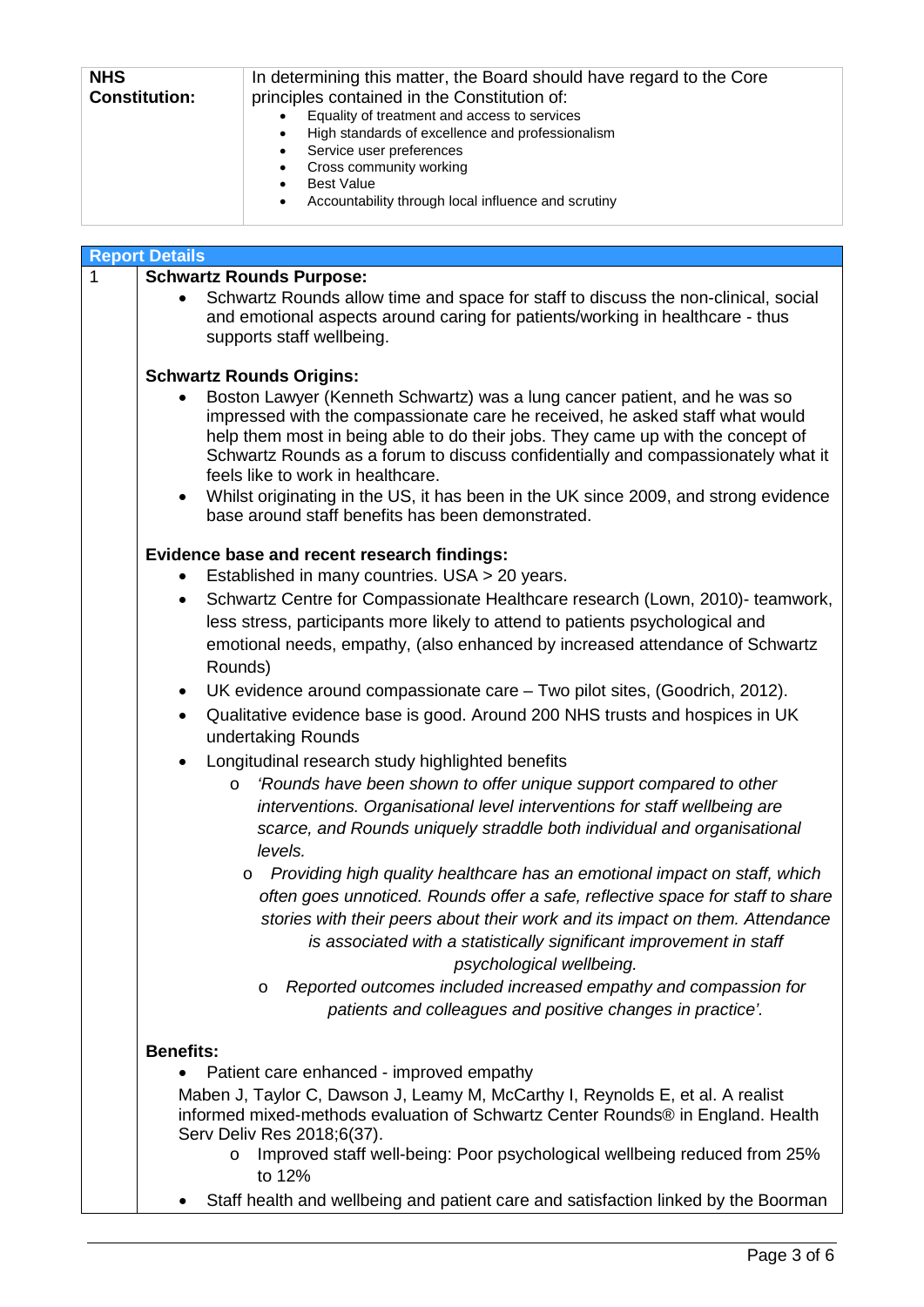report, (Boorman, 2009), reduced levels of stress.

- Increased staff engagement, (West & Dawson, 2002)
- Culture of compassion and promoting shared values
- Greater team working
- Reduced sickness absence/Turnover
- 'Time out' opportunities
- Networking/sharing common purpose
- Organisation seen as less hierarchical
- Role-modelling opportunity- especially through senior staff attending and contributing

## **Schwartz Round Steering group:**

• A Schwartz Round Steering group has been established since March 2016, and meets monthly to support planning of future Rounds and evaluate progress.

## **Schwartz Round Programme for 2018- 2019:**

It has been challenging to gain commitment to deliver Rounds, and the biggest part of this is the liaison to agree to deliver a Round and all the preparation work leading up to successful delivery. However a delivery plan is in place for the next few months.

## **Panel preparation:**

• Panel preparation can be time consuming, and recently with only two facilitators this work has increased. However an additional facilitator recently completed her training.

## **Schwartz Rounds delivered:**

- Since inception, 25 Rounds have been delivered in the organisation thus far. 874 individual attendances, with an average attendance at each Round of 34 individuals.
- Between April 2018 and end March 2019, 8 Rounds have been delivered in the organisation thus far. 232 individual attendances, with an average attendance at each Round of 29 individuals.
- The topics delivered during April 2018-end March 2019 are listed below, and full evaluation of each session, as well as overall evaluation of the 12 months of Schwartz Rounds is included in Appendix 1

| <b>Date</b> | <b>Title</b>                                                            | <b>Panel Members</b>        |  |  |  |
|-------------|-------------------------------------------------------------------------|-----------------------------|--|--|--|
| 18/04/18    | Postponed                                                               |                             |  |  |  |
| 17/5/18     | <b>Neonatal Unit Team</b>                                               |                             |  |  |  |
| 12/6/18     | Dr Liz King, Dr Daryl Leung,<br><b>Burn Out</b><br>Dr Stuart Hutchinson |                             |  |  |  |
| 18/07/2018  | Postponed                                                               |                             |  |  |  |
| 16/08/18    | Summer break                                                            |                             |  |  |  |
| 18/9/18     | <b>Emotional Parking</b>                                                | The Rapid Intervention Team |  |  |  |
| 17/10/18    | You never think it will happen<br>(exploring issues around death        | Multi-professional panel    |  |  |  |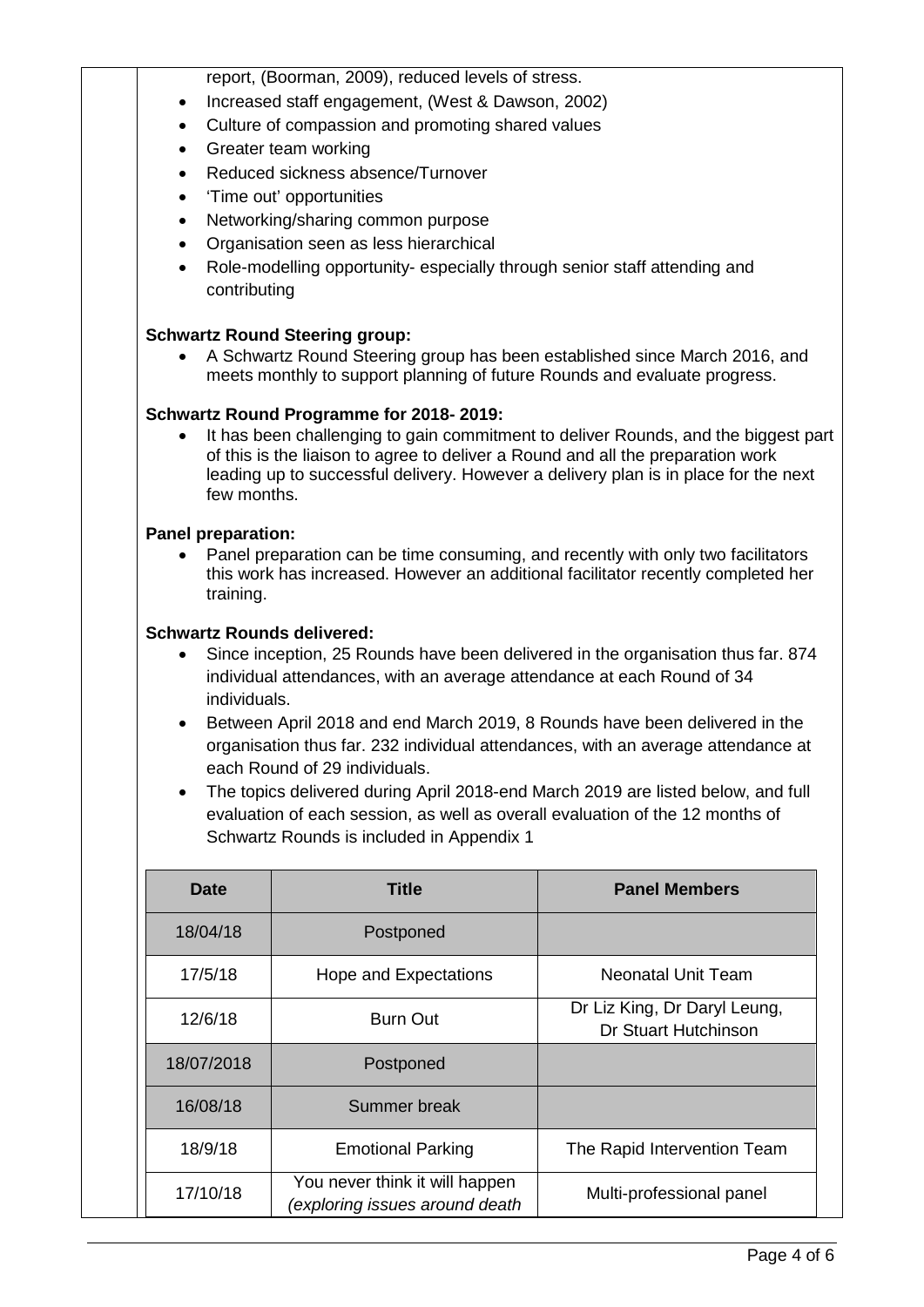|          | of a colleague)                          |                                                             |
|----------|------------------------------------------|-------------------------------------------------------------|
| 15/11/18 | When patient choices don't<br>make sense | Dr R McCathie; Sexual Health                                |
| 11/12/18 | Small but mighty – acts of<br>compassion | A multi-professional team                                   |
| 22/01/19 | Winter pressures                         |                                                             |
| 20/2/19  | <b>Family Care in General Practice</b>   | Dr Julian Parkes and a Practice<br><b>Nurse</b>             |
| 21/3/19  | <b>Overseas Staff Experience</b>         | Rupa (Clinical Fellow), Folu<br>(Physio) and Gosia (Physio) |

## **Certification/CPD/Reflective practice:**

- Each participant/panel member receives a CPD certificate.
- Reflective practice is actively encouraged by the facilitator during the introductory briefing at the start of the Round, and reflective templates are available.

## **Governance:**

- Governance of the Rounds is through the facilitators and clinical lead in terms of Round content, with the Schwartz Round Steering Group appraising the Rounds and the evaluation data. Monthly reports about each Round are discussed within the Schwartz Round Steering Group agenda, with a summary report as part of the annual report to TMC/TB.
- Peer Governance of the Rounds has been provided by our organisational Mentor, Leslie Morrison, Consultant Psychologist, Gloucester Hospitals NHS Foundation Trust, and through the Point of Care Foundation which holds the licence to practice Schwartz Rounds in the UK, and sets the organisational standards around the Rounds.
- RWT also belongs to the Schwartz Round community, which is a group of organisations all practicing Schwartz Rounds. The sharing of good practice and lessons learnt are part of the rationale for this community of practice.

## **Issues/Concerns:**

- Mixed engagement from Clinical Divisions good engagement continues from Division 2 for steering group representation and panels.
- Engagement with, and for, staff not based on the New Cross site.
- Less than ideal mix around Round attendance from non-clinical staff a requirement for increasing engagement.

## **Feedback forms and evaluation:**

- All participants are encouraged to complete a comprehensive feedback form following every Schwartz Round, and the results of these are included in Appendix 1.
- Evaluation scores are high for Schwartz Rounds overall (between April 2018 and end March 2019, 98% of attendees would recommend Schwartz Rounds), and thus provide quantitative data around success, although the qualitative data provided by the free text comments provide a richer dataset and provide evidence of impact of the Rounds.
- The Schwartz Round Steering group examined the evaluation information to date, and determine the key priorities upon which to focus on future evaluation of outcomes and the associated methodology. This was determined to be a mixture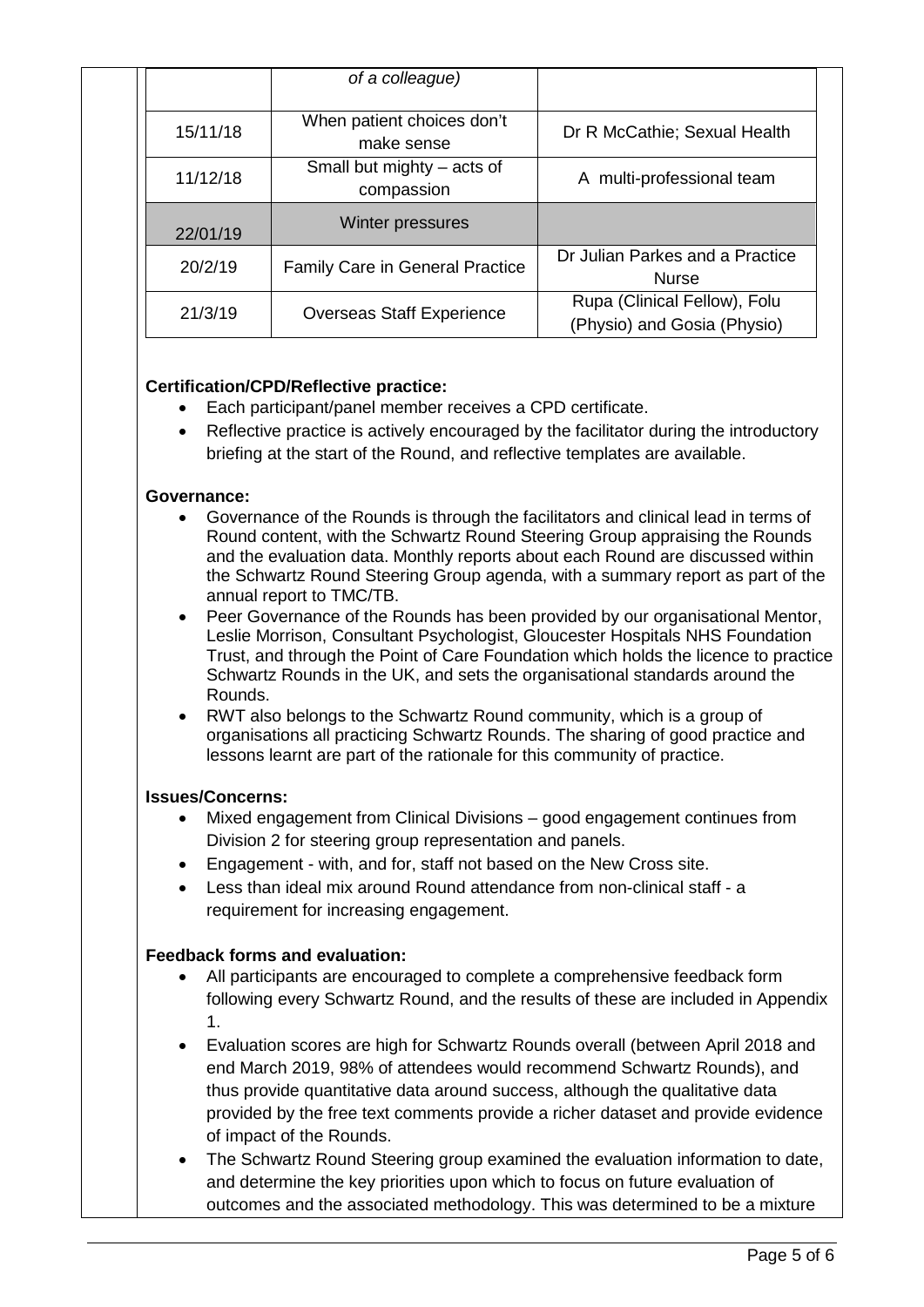|           | of qualitative and qualitative data, to provide a rich dataset. The quantitative data is<br>detailed in Appendix 1, and the qualitative data from two reflective pieces (one<br>clinical member of staff, one non-clinical member of staff) is detailed in Appendix 2                                                                                                    |
|-----------|--------------------------------------------------------------------------------------------------------------------------------------------------------------------------------------------------------------------------------------------------------------------------------------------------------------------------------------------------------------------------|
|           | <b>Sustainability</b>                                                                                                                                                                                                                                                                                                                                                    |
|           | Finances- estimated annual costs for contract and food = $£3K-$ a small investment<br>given the staff benefits and staff feedback from Rounds.                                                                                                                                                                                                                           |
|           | Responsibilities of Schwartz Round Steering Group members to be reinforced - to<br>support the identification and initial approach potential panels for future Rounds<br>and approving panel stories (also reduces risk of unexpected exposure and<br>reduces some of the workload for the facilitators).                                                                |
| $\bullet$ | Review membership of Schwartz Round Steering Group - some individuals do not<br>attend/poor attendance - need to ensure committed members and good<br>organisational representation. Plan to engage new steering Group members has<br>started.                                                                                                                           |
| $\bullet$ | Prepare 'back-up' Rounds - for short notice cancelation of planned Rounds<br>Multiple sites - engagement with CCH staff through a CCH panel had a temporary<br>effect, and no sustainable interest in setting up CCH rounds. Although ideas have<br>been discussed around CCH and West Park Hospital pop up rounds. This will be<br>explored through the Steering Group. |
|           | Sustaining quality through peer review<br>Point of Care Foundation receive our feedback data every 6 months                                                                                                                                                                                                                                                              |
|           | Annual report to TMC/Trust Board - to sustain Board engagement.                                                                                                                                                                                                                                                                                                          |
|           | Focus group feedback - to review Rounds, organisational positioning, success and<br>challenges.                                                                                                                                                                                                                                                                          |
|           | Learn from other organisations- feedback from other organisations is that<br>organisational support is high initially, but long term sustainable support can be a<br>challenge (especially around financial support and embedding Rounds).                                                                                                                               |
|           |                                                                                                                                                                                                                                                                                                                                                                          |

| <b>Appendices</b> |                                                                                            |
|-------------------|--------------------------------------------------------------------------------------------|
|                   | Appendix 1- Schwartz Round Quantitative Feedback Spreadsheet- April 2018-end March<br>2019 |
| 2                 | Appendix 2 - Schwartz Round Qualitative Feedback- Reflective examples                      |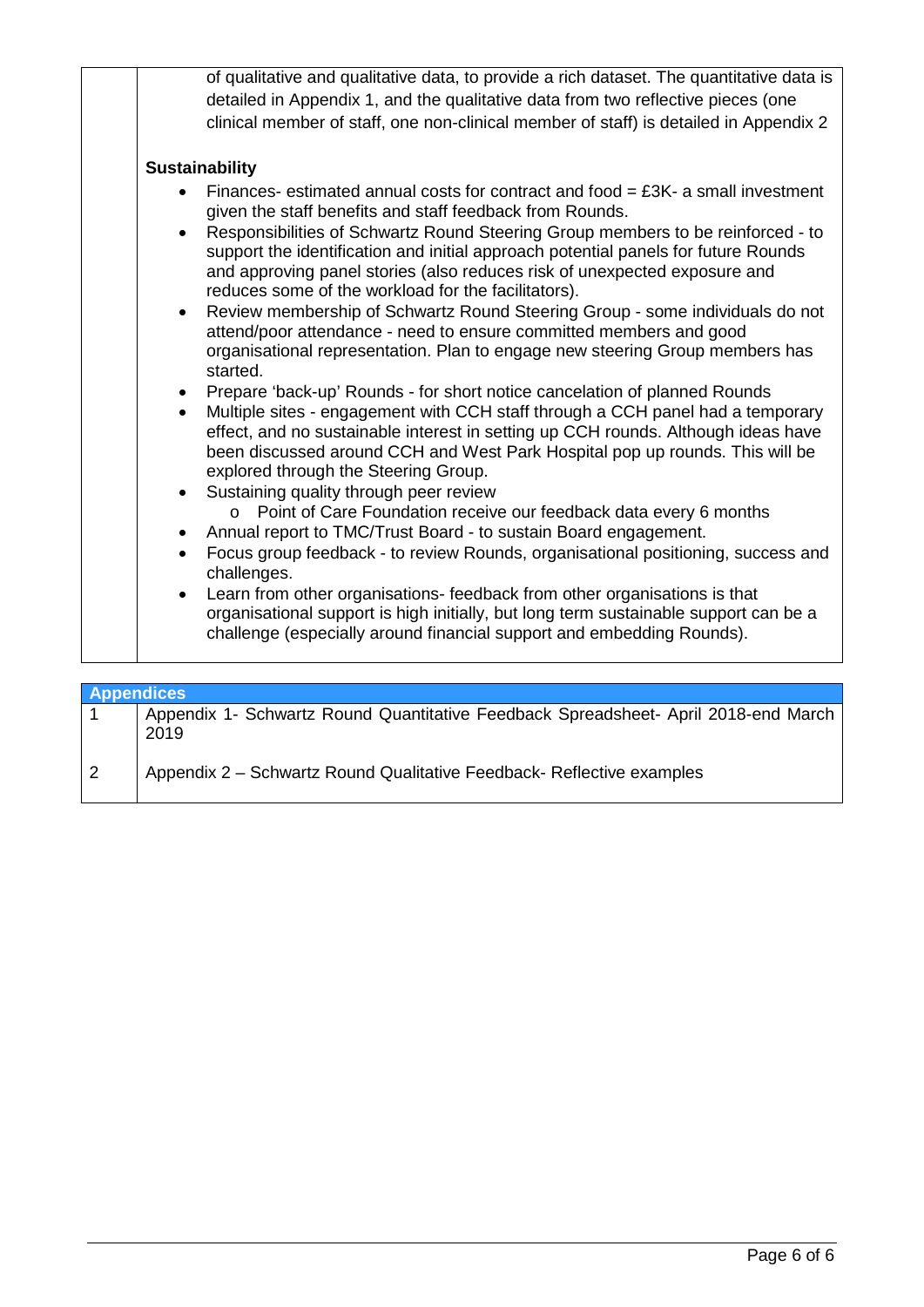#### **Round 18 feedback Number in attendance must be added in order for the calculations to be made.**

## Data entered represents actual numbers - for example if 30 forms were collected and on 3 of these, the 'completely disagree' column was ticked for one particular response then enter '3' in this column. On pressing return,

| The Royal Wolverhampton NHS Trust<br>Organisation                                                                                     |                             |                                                                                                              |                             |                      |                        |                                                                                   |                                 |                             |              |                                        |  |  |
|---------------------------------------------------------------------------------------------------------------------------------------|-----------------------------|--------------------------------------------------------------------------------------------------------------|-----------------------------|----------------------|------------------------|-----------------------------------------------------------------------------------|---------------------------------|-----------------------------|--------------|----------------------------------------|--|--|
| Date                                                                                                                                  | 17-May-18                   |                                                                                                              |                             |                      |                        |                                                                                   |                                 |                             |              |                                        |  |  |
| <b>Title of Round</b>                                                                                                                 |                             | <b>Hope and Expectations</b>                                                                                 |                             |                      |                        |                                                                                   |                                 |                             |              |                                        |  |  |
| Number in attendance                                                                                                                  | 24                          |                                                                                                              |                             |                      |                        |                                                                                   |                                 | Number of forms returned 22 |              |                                        |  |  |
|                                                                                                                                       |                             |                                                                                                              |                             |                      |                        |                                                                                   |                                 |                             |              |                                        |  |  |
|                                                                                                                                       |                             | Completely disagree<br>Disagree somewhat<br>Neither agree nor disagree<br>Agree somewhat<br>Completely agree |                             |                      |                        |                                                                                   |                                 |                             |              |                                        |  |  |
| The stories presented by the panel were relevant to my daily work.                                                                    | $\mathbf{0}$                | 0%                                                                                                           | $\overline{\phantom{a}}$    | 9%                   | $\Omega$               | 0%                                                                                | $\overline{z}$                  | 32%                         | 12           | 55%                                    |  |  |
| I gained knowledge that will help me to care for patients                                                                             | $\Omega$                    | 0%                                                                                                           | $\mathbf{0}$                | 0%                   | $\overline{3}$         | 14%                                                                               | $\ddot{q}$                      | 41%                         | $\mathbf{q}$ | 41%                                    |  |  |
| Today's Round will help me work better with my colleagues.                                                                            | $\mathbf{0}$                | 0%                                                                                                           | $\mathbf{0}$                | 0%                   | $\overline{3}$         | 14%                                                                               | 6                               | 27%                         | 12           | 55%                                    |  |  |
| The group discussion was helpful to me.                                                                                               | $\Omega$                    | 0%                                                                                                           | $\mathbf{0}$                | 0%                   | $\mathbf{0}$           | 0%                                                                                | $\overline{7}$                  | 32%                         | 15           | 68%                                    |  |  |
| The group discussion was well facilitated.                                                                                            | $\mathbf{0}$                | 0%                                                                                                           | $\mathbf{0}$                | 0%                   | $\mathbf{0}$           | 0%                                                                                | $\overline{2}$                  | 9%                          | 18           | 82%                                    |  |  |
| I have gained insight into how others care for patients.                                                                              | $\mathbf{0}$                | 0%                                                                                                           | $\mathbf{0}$                | 0%                   | $\overline{1}$         | 5%                                                                                | $\overline{z}$                  | 9%                          | 18           | 82%                                    |  |  |
| I plan to attend Schwartz Center Rounds again.                                                                                        | $\mathbf{0}$                | 0%                                                                                                           | $\mathbf{0}$                | 0%                   | $\mathbf{0}$           | 0%                                                                                | $\overline{3}$                  | 14%                         | 19           | 86%                                    |  |  |
| I would recommend Schwartz Center Rounds to colleagues.                                                                               | $\mathbf{0}$                | 0%                                                                                                           | $\mathbf{0}$                | 0%                   | $\mathbf{0}$           | 0%                                                                                | $\overline{z}$                  | 9%                          | 20           | 91%                                    |  |  |
|                                                                                                                                       |                             |                                                                                                              |                             |                      |                        |                                                                                   |                                 |                             |              |                                        |  |  |
| Please rate today's Schwartz Round                                                                                                    |                             | Poor                                                                                                         |                             | Fair                 |                        | Good                                                                              |                                 | Excellent                   |              | Exceptional                            |  |  |
|                                                                                                                                       | $\mathbf{0}$                | 0%                                                                                                           | $\mathbf{0}$                | 0%                   |                        | 5%                                                                                | 14                              | 64%                         | 6            | 27%                                    |  |  |
|                                                                                                                                       |                             |                                                                                                              |                             |                      |                        |                                                                                   |                                 |                             |              |                                        |  |  |
|                                                                                                                                       | <b>Medical &amp; Dental</b> |                                                                                                              | <b>Student</b>              |                      | <b>Untrained Nurse</b> |                                                                                   | <b>Trained Nurse</b>            |                             | Ancillary    |                                        |  |  |
|                                                                                                                                       | $\overline{z}$              | 32%                                                                                                          | $\mathbf{0}$                | 0%                   | $\mathbf{0}$           | 0%                                                                                | $\mathbf{q}$                    | 41%                         | $\mathbf{0}$ | 0%                                     |  |  |
|                                                                                                                                       | S&P                         |                                                                                                              | <b>Admin &amp; Clerical</b> |                      | AHP                    |                                                                                   | <b>Senior Manager/Executive</b> |                             |              | <b>Technician/Healthcare Scientist</b> |  |  |
| <b>Professional affiliation</b>                                                                                                       | $\mathbf{0}$                | 0%                                                                                                           |                             | 5%                   | $\overline{3}$         | 14%                                                                               | $\overline{z}$                  | 9%                          | $\Omega$     | 0%                                     |  |  |
|                                                                                                                                       |                             | Maintenance                                                                                                  |                             | <b>Non Executive</b> | Other                  |                                                                                   |                                 |                             |              |                                        |  |  |
|                                                                                                                                       | $\mathbf{0}$                | 0%                                                                                                           | $\mathbf{0}$                | 0%                   | $\mathbf{0}$           | 0%                                                                                |                                 |                             |              |                                        |  |  |
|                                                                                                                                       |                             |                                                                                                              |                             |                      |                        | Other (please state)                                                              |                                 |                             |              |                                        |  |  |
|                                                                                                                                       |                             |                                                                                                              |                             |                      |                        |                                                                                   |                                 |                             |              |                                        |  |  |
|                                                                                                                                       |                             |                                                                                                              |                             |                      |                        |                                                                                   |                                 |                             |              |                                        |  |  |
| How many Rounds have you attended before?                                                                                             | $\overline{z}$              | $\Omega$<br>32%                                                                                              | 11                          | $1 - 5$<br>50%       |                        | $5+$                                                                              |                                 |                             |              |                                        |  |  |
|                                                                                                                                       |                             |                                                                                                              |                             |                      |                        | 18%                                                                               |                                 |                             |              |                                        |  |  |
|                                                                                                                                       |                             |                                                                                                              |                             |                      |                        | Please add your comments and feedback on today's Schwartz Centre Round (optional) |                                 |                             |              |                                        |  |  |
|                                                                                                                                       |                             |                                                                                                              |                             |                      |                        |                                                                                   |                                 |                             |              |                                        |  |  |
| Thanks to panel and others                                                                                                            |                             |                                                                                                              |                             |                      |                        |                                                                                   |                                 |                             |              |                                        |  |  |
| "have your own safety valve" will be written on our notice board. The power of reflection and group support came across very strongly |                             |                                                                                                              |                             |                      |                        |                                                                                   |                                 |                             |              |                                        |  |  |
| Enjoyed feedback and questions from audience                                                                                          |                             |                                                                                                              |                             |                      |                        |                                                                                   |                                 |                             |              |                                        |  |  |
| Very interesting, everyone encouraged to show their own experiences                                                                   |                             |                                                                                                              |                             |                      |                        |                                                                                   |                                 |                             |              |                                        |  |  |
| Very useful to share experiences within different healthcare professional                                                             |                             |                                                                                                              |                             |                      |                        |                                                                                   |                                 |                             |              |                                        |  |  |
| Time given to consider thoughts, feelings and emotions in a safe supportive environment                                               |                             |                                                                                                              |                             |                      |                        |                                                                                   |                                 |                             |              |                                        |  |  |
| I have attended Schwartz Rounds at 2 other institutes and this was by far the best facilitated and most useful                        |                             |                                                                                                              |                             |                      |                        |                                                                                   |                                 |                             |              |                                        |  |  |

Good discussions and well facilitated<br>Interesting to hear about experiences from other specialties<br>Need for in built support systems to allow balance and adjust when need be to recallibrate being both professional and empa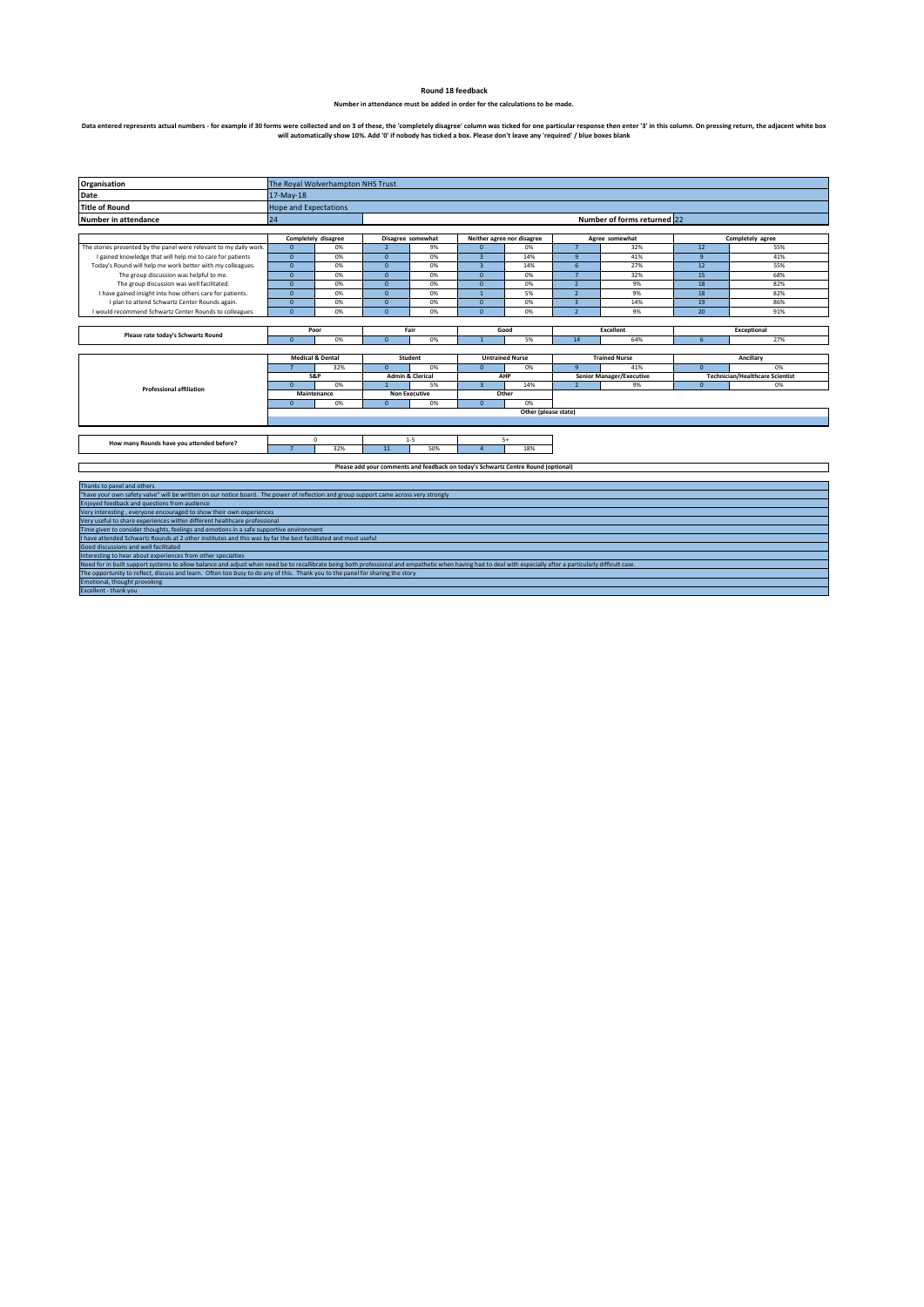#### **Round 19 feedback**

#### **Number in attendance must be added in order for the calculations to be made.**

Data entered represents actual numbers - for example if 30 forms were collected and on 3 of these, the 'completely disagree' column was ticked for one particular response then enter '3' in this column. On pressing return, **will automatically show 10%. Add '0' if nobody has ticked a box. Please don't leave any 'required' / blue boxes blank**

| Organisation                                                                                                                                                                                |                      | The Royal Wolverhampton NHS Trust |                      |                                    |                 |                                                                                   |                 |                                       |                |                                              |  |
|---------------------------------------------------------------------------------------------------------------------------------------------------------------------------------------------|----------------------|-----------------------------------|----------------------|------------------------------------|-----------------|-----------------------------------------------------------------------------------|-----------------|---------------------------------------|----------------|----------------------------------------------|--|
| Date                                                                                                                                                                                        | $12$ -Jun- $18$      |                                   |                      |                                    |                 |                                                                                   |                 |                                       |                |                                              |  |
| <b>Title of Round</b>                                                                                                                                                                       | <b>Burn Out</b>      |                                   |                      |                                    |                 |                                                                                   |                 |                                       |                |                                              |  |
| Number in attendance                                                                                                                                                                        | 51                   |                                   |                      |                                    |                 |                                                                                   |                 | Number of forms returned 33           |                |                                              |  |
|                                                                                                                                                                                             |                      |                                   |                      |                                    |                 |                                                                                   |                 |                                       |                |                                              |  |
|                                                                                                                                                                                             |                      | Completely disagree               |                      | Disagree somewhat                  |                 | Neither agree nor disagree                                                        |                 | Agree somewhat                        |                | Completely agree                             |  |
| The stories presented by the panel were relevant to my daily work.                                                                                                                          | $\Omega$             | 0%                                | $\Omega$             | 0%                                 | $\Omega$        | 0%                                                                                | $\overline{7}$  | 21%                                   | 26             | 79%                                          |  |
| I gained knowledge that will help me to care for patients                                                                                                                                   | $\Omega$             | 0%                                | $\Omega$             | 0%                                 | 5 <sup>5</sup>  | 15%                                                                               | 10              | 30%                                   | 15             | 45%                                          |  |
| Today's Round will help me work better with my colleagues.                                                                                                                                  | $\Omega$             | 0%                                | $\mathbf{0}$         | 0%                                 | $\mathbf{0}$    | 0%                                                                                | 11              | 33%                                   | 22             | 67%                                          |  |
| The group discussion was helpful to me.                                                                                                                                                     | $\mathbf{0}$         | 0%                                | $\mathbf{0}$         | 0%                                 | $\mathbf{0}$    | 0%                                                                                | $7\overline{ }$ | 21%                                   | 26             | 79%                                          |  |
| The group discussion was well facilitated.                                                                                                                                                  | $\mathbf{0}$         | 0%                                | $\mathbf{0}$         | 0%                                 | $\mathbf{0}$    | 0%                                                                                | $7^{\circ}$     | 21%                                   | 26             | 79%                                          |  |
| I have gained insight into how others care for patients.                                                                                                                                    | $\Omega$             | 0%                                | $\mathbf{0}$         | 0%                                 | $5\overline{5}$ | 15%                                                                               | $\overline{4}$  | 12%                                   | 22             | 67%                                          |  |
| I plan to attend Schwartz Centre Rounds again.                                                                                                                                              | $\Omega$             | 0%                                | $\overline{0}$       | 0%                                 | $\mathbf{1}$    | 3%                                                                                | $\overline{5}$  | 15%                                   | 27             | 82%                                          |  |
| I would recommend Schwartz Centre Rounds to colleagues.                                                                                                                                     | $\Omega$             | 0%                                | $\Omega$             | 0%                                 | $\Omega$        | 0%                                                                                | $\overline{5}$  | 15%                                   | 28             | 85%                                          |  |
|                                                                                                                                                                                             |                      |                                   |                      |                                    |                 |                                                                                   |                 |                                       |                |                                              |  |
| Please rate today's Schwartz Round                                                                                                                                                          |                      | Poor                              |                      | Fair                               |                 | Good                                                                              |                 | <b>Excellent</b>                      |                | Exceptional                                  |  |
|                                                                                                                                                                                             | $\Omega$             | 0%                                | $\overline{1}$       | 3%                                 | 5               | 15%                                                                               | 16              | 48%                                   | 9              | 27%                                          |  |
|                                                                                                                                                                                             |                      |                                   |                      |                                    |                 |                                                                                   |                 |                                       |                |                                              |  |
|                                                                                                                                                                                             |                      | <b>Medical &amp; Dental</b>       |                      | <b>Student</b>                     |                 | <b>Untrained Nurse</b>                                                            |                 | <b>Trained Nurse</b>                  |                | Ancillary                                    |  |
|                                                                                                                                                                                             | 33%<br>11<br>S&P     |                                   | 5 <sup>1</sup>       | 15%                                | $\Omega$        | 0%                                                                                | 5 <sup>°</sup>  | 15%                                   | $\Omega$<br>0% |                                              |  |
| <b>Professional affiliation</b>                                                                                                                                                             | $\Omega$             | 0%                                | $\overline{5}$       | <b>Admin &amp; Clerical</b><br>15% | $\overline{2}$  | AHP<br>6%                                                                         | $\overline{1}$  | <b>Senior Manager/Executive</b><br>3% | $\mathbf{0}$   | <b>Technician/Healthcare Scientist</b><br>0% |  |
|                                                                                                                                                                                             | Maintenance          |                                   | <b>Non Executive</b> |                                    | Other           |                                                                                   |                 |                                       |                |                                              |  |
| (only 8 completed this section)                                                                                                                                                             | $\mathbf{0}$         | 0%                                | $\mathbf{0}$         | 0%                                 | $\mathbf{1}$    | 3%                                                                                |                 |                                       |                |                                              |  |
|                                                                                                                                                                                             | Other (please state) |                                   |                      |                                    |                 |                                                                                   |                 |                                       |                |                                              |  |
|                                                                                                                                                                                             |                      |                                   |                      |                                    |                 |                                                                                   |                 |                                       |                |                                              |  |
|                                                                                                                                                                                             |                      |                                   |                      |                                    |                 |                                                                                   |                 |                                       |                |                                              |  |
| How many Rounds have you attended before?                                                                                                                                                   |                      | $\Omega$                          |                      | $1-5$                              |                 | $5+$                                                                              |                 |                                       |                |                                              |  |
| (only 8 completed this section)                                                                                                                                                             | 14                   | 42%                               | 10                   | 30%                                | $\overline{3}$  | 9%                                                                                |                 |                                       |                |                                              |  |
|                                                                                                                                                                                             |                      |                                   |                      |                                    |                 |                                                                                   |                 |                                       |                |                                              |  |
|                                                                                                                                                                                             |                      |                                   |                      |                                    |                 | Please add your comments and feedback on today's Schwartz Centre Round (optional) |                 |                                       |                |                                              |  |
| Brilliant topic 'Burn Out' and great panel. More talk around this subject is needed as it affects all of us regardless of level of responsibility/job role.                                 |                      |                                   |                      |                                    |                 |                                                                                   |                 |                                       |                |                                              |  |
| Fantastic session, much to reflect on. Makes me realise how important it is for us to have an opportunity to get to know our colleagues or people rather than just professionals.           |                      |                                   |                      |                                    |                 |                                                                                   |                 |                                       |                |                                              |  |
| Excellent, would be worth repeating at a later date, well attended. Ideas for future - "Expectations from patients which cannot be met" and "Dilemmas in treatment".                        |                      |                                   |                      |                                    |                 |                                                                                   |                 |                                       |                |                                              |  |
| Excellent round. Priviledged that people are willing to be vulnerable. So valued.                                                                                                           |                      |                                   |                      |                                    |                 |                                                                                   |                 |                                       |                |                                              |  |
| Quite interesting, looking forward to the next one.                                                                                                                                         |                      |                                   |                      |                                    |                 |                                                                                   |                 |                                       |                |                                              |  |
| I think doing breathing exercises (Yoga) can help.                                                                                                                                          |                      |                                   |                      |                                    |                 |                                                                                   |                 |                                       |                |                                              |  |
| Very good.                                                                                                                                                                                  |                      |                                   |                      |                                    |                 |                                                                                   |                 |                                       |                |                                              |  |
| Meaningful and valuable testimony and advice.                                                                                                                                               |                      |                                   |                      |                                    |                 |                                                                                   |                 |                                       |                |                                              |  |
| Great session, thank you.                                                                                                                                                                   |                      |                                   |                      |                                    |                 |                                                                                   |                 |                                       |                |                                              |  |
| A subject that affects us all. The title reflected the discussion and made me want to attend. Very brave of all participants to share their story. Glad it finished on a where to get help. |                      |                                   |                      |                                    |                 |                                                                                   |                 |                                       |                |                                              |  |
| Great panel and stories which I can take on board.                                                                                                                                          |                      |                                   |                      |                                    |                 |                                                                                   |                 |                                       |                |                                              |  |
| Excellent, thank you for sharing your experiences.                                                                                                                                          |                      |                                   |                      |                                    |                 |                                                                                   |                 |                                       |                |                                              |  |
| Only 1 thing to highlight, should attendees who arrive after 1pm not be allowed in, very off putting especially for the speakers.                                                           |                      |                                   |                      |                                    |                 |                                                                                   |                 |                                       |                |                                              |  |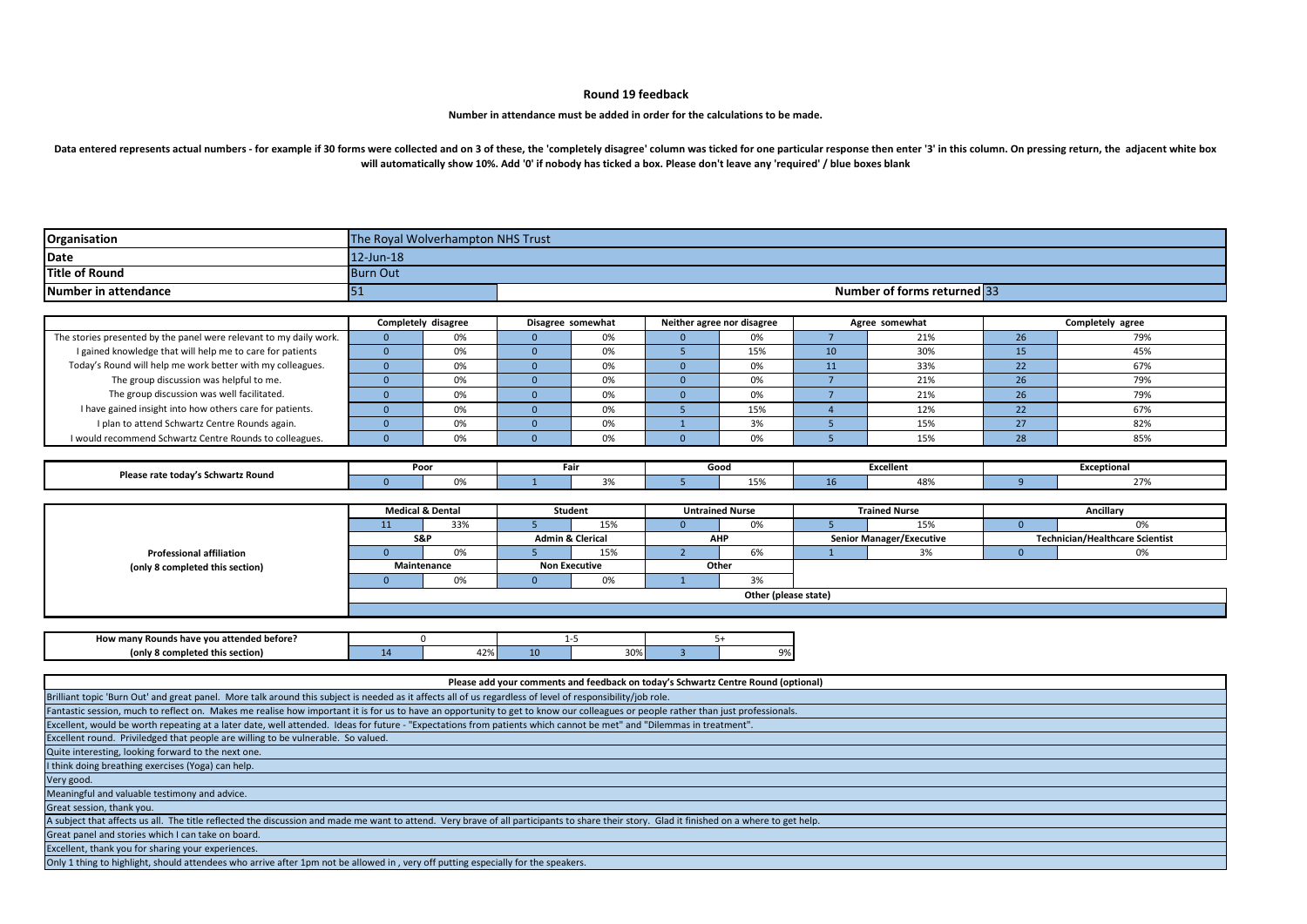#### **Round 20 feedback**

#### **Number in attendance must be added in order for the calculations to be made.**

Data entered represents actual numbers - for example if 30 forms were collected and on 3 of these, the 'completely disagree' column was ticked for one particular response then enter '3' in this column. On pressing return, **box will automatically show 10%. Add '0' if nobody has ticked a box. Please don't leave any 'required' / blue boxes blank**

| Organisation         | The Royal Wolverhampton NHS Trust |                             |  |  |  |  |  |  |  |
|----------------------|-----------------------------------|-----------------------------|--|--|--|--|--|--|--|
| Date                 | 18/09/2018                        |                             |  |  |  |  |  |  |  |
| Title of Round       | <b>Emotional Parking</b>          |                             |  |  |  |  |  |  |  |
| Number in attendance | 140                               | Number of forms returned 35 |  |  |  |  |  |  |  |

|                                                                    | Completely disagree |    | Disagree somewhat |    | Neither agree nor disagree |     | Agree somewhat |     | Completely agree |      |
|--------------------------------------------------------------------|---------------------|----|-------------------|----|----------------------------|-----|----------------|-----|------------------|------|
| The stories presented by the panel were relevant to my daily work. |                     | 0% |                   | 0% |                            | 9%  |                | 23% |                  | 69%  |
| I gained knowledge that will help me to care for patients          |                     | 0% |                   | 0% |                            | 20% |                | 11% |                  | 69%  |
| Today's Round will help me work better with my colleagues.         |                     | 0% |                   | 0% |                            | 9%  |                | 17% |                  | 74%  |
| The group discussion was helpful to me.                            |                     | 0% |                   | 0% |                            | 0%  |                | 17% |                  | 83%  |
| The group discussion was well facilitated.                         |                     | 0% |                   | 0% |                            | 0%  |                | 0%  |                  | 100% |
| I have gained insight into how others care for patients.           |                     | 0% |                   | 3% |                            | 3%  |                | 6%  |                  | 89%  |
| I plan to attend Schwartz Center Rounds again.                     |                     | 0% |                   | 0% |                            | 3%  |                |     |                  | 89%  |
| I would recommend Schwartz Center Rounds to colleagues.            |                     | 0% |                   |    |                            | 0%  |                | 9%  |                  | 91%  |

| rate today's Schwartz Round<br><b>Please</b> | Poc |  |  |  | GOOL |     | Excellen |          | $\sim$ $\sim$ $\sim$ $\sim$<br>Yre |     |
|----------------------------------------------|-----|--|--|--|------|-----|----------|----------|------------------------------------|-----|
|                                              |     |  |  |  |      | U/O |          | .<br>. . |                                    | 407 |

|                                 | <b>Medical &amp; Dental</b> |     |                      | Student                     |       | <b>Untrained Nurse</b> |  | <b>Trained Nurse</b>            |  | Ancillary                              |  |
|---------------------------------|-----------------------------|-----|----------------------|-----------------------------|-------|------------------------|--|---------------------------------|--|----------------------------------------|--|
|                                 |                             | 37% |                      |                             |       | $\sim$<br>6%           |  | 31%                             |  | 0%                                     |  |
|                                 | S&P                         |     |                      | <b>Admin &amp; Clerical</b> |       | AHP                    |  | <b>Senior Manager/Executive</b> |  | <b>Technician/Healthcare Scientist</b> |  |
|                                 |                             | 0%  |                      | 6%                          |       | 6%                     |  | 9%                              |  |                                        |  |
| <b>Professional affiliation</b> | Maintenance                 |     | <b>Non Executive</b> |                             | Other |                        |  |                                 |  |                                        |  |
|                                 |                             | 0%  |                      | 0 <sup>0</sup>              |       | 0%                     |  |                                 |  |                                        |  |
|                                 | Other (please state)        |     |                      |                             |       |                        |  |                                 |  |                                        |  |
|                                 |                             |     |                      |                             |       |                        |  |                                 |  |                                        |  |

| l betore?<br>How many<br>, Rounds have vou attended |                     |    |              |  |     |
|-----------------------------------------------------|---------------------|----|--------------|--|-----|
|                                                     | 270/<br>$\sim$ $/0$ | -- | 270/<br>3/70 |  | 14% |

| Please add your comments and feedback on today's Schwartz Centre Round (optional)                                                                      |
|--------------------------------------------------------------------------------------------------------------------------------------------------------|
| Amazing, will advise all colleagues to attend. Everyone can benefit from this ession, regardless of staff grade                                        |
| Very well facilitated, true life stories make you realise the problems faced by each and everyone and the challenges faced by them                     |
| Well done rapid intervention team                                                                                                                      |
| <b>Excellent Well Done</b>                                                                                                                             |
| The team that presented were exceptional in the care they provided the patient involved. Huge respect to the team                                      |
| Very emotionally supportive team, poem and personal experiences were very heartwarming, message is to support each other cross professional boundaries |
| Thank you for sharing                                                                                                                                  |
| Emotional, interesting to hear how patients care for at home and how this can affect staff                                                             |
| Excellent presentation, I find the disruptions of people coming and going throughout the presentation very off putting                                 |
|                                                                                                                                                        |
|                                                                                                                                                        |
|                                                                                                                                                        |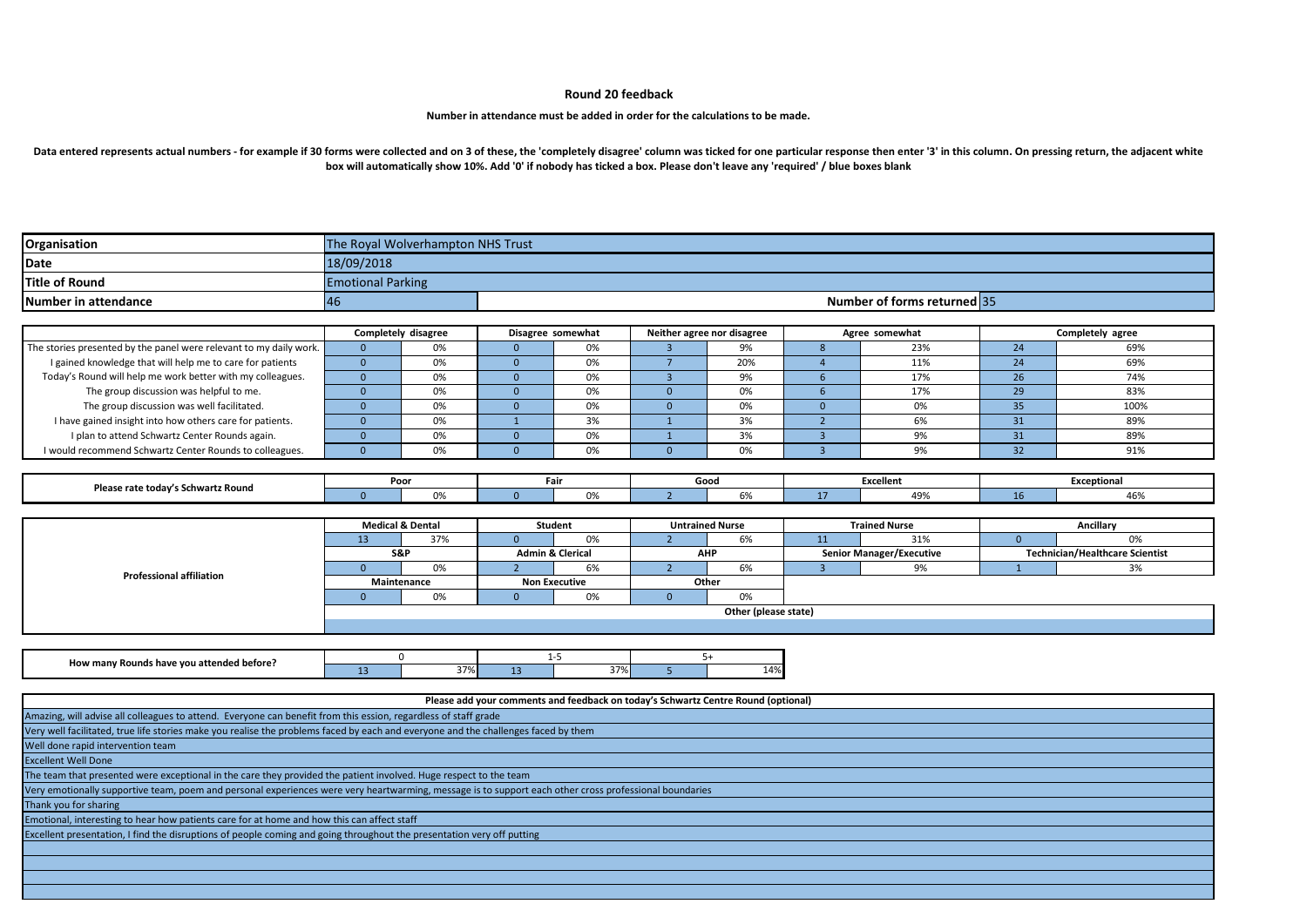#### **Round 21 feedback**

#### **Number in attendance must be added in order for the calculations to be made.**

Data entered represents actual numbers - for example if 30 forms were collected and on 3 of these, the 'completely disagree' column was ticked for one particular response then enter '3' in this column. On pressing return, **white box will automatically show 10%. Add '0' if nobody has ticked a box. Please don't leave any 'required' / blue boxes blank**

| Organisation          |            | The Royal Wolverhampton NHS Trust |  |  |  |  |  |  |  |
|-----------------------|------------|-----------------------------------|--|--|--|--|--|--|--|
| Date                  | 17/10/2018 |                                   |  |  |  |  |  |  |  |
| <b>Title of Round</b> |            | You never think it will happen    |  |  |  |  |  |  |  |
| Number in attendance  | 74         | Number of forms returned 19       |  |  |  |  |  |  |  |

|                                                                    | Completely disagree | Disagree somewhat | Neither agree nor disagree | Agree somewhat |     | Completely agree |      |
|--------------------------------------------------------------------|---------------------|-------------------|----------------------------|----------------|-----|------------------|------|
| The stories presented by the panel were relevant to my daily work. | 0%                  | 0%                | 5%                         |                | 11% |                  | 84%  |
| I gained knowledge that will help me to care for patients          | 0%                  | 0%                | 5%                         |                | 21% |                  | 74%  |
| Today's Round will help me work better with my colleagues.         | 0%                  | 0%                | 0%                         |                | 21% |                  | 68%  |
| The group discussion was helpful to me.                            | 0%                  | 0%                | 0%                         |                | 0%  | 19               | 100% |
| The group discussion was well facilitated.                         | 0%                  | 0%                | 0%                         |                | 0%  | 19               | 100% |
| I have gained insight into how others care for patients.           | 0%                  | 0%                | 5%                         |                | 11% |                  | 84%  |
| I plan to attend Schwartz Center Rounds again.                     | 0%                  | 0%                | 0%                         |                | 0%  | 18               | 95%  |
| I would recommend Schwartz Center Rounds to colleagues.            | 0%                  | 0%                | 0%                         |                | 0%  |                  | 100% |

| Please rate todav's Schwartz Round | Pool |  | . |                        | Good |     | Excellent |  | Exceptiona |                   |
|------------------------------------|------|--|---|------------------------|------|-----|-----------|--|------------|-------------------|
|                                    |      |  |   | $\mathbf{U}$<br>$\sim$ |      | ,,, |           |  |            | n.<br><b>JU/U</b> |

| <b>Medical &amp; Dental</b>                                |     | Student              |                             | <b>Untrained Nurse</b> |            | <b>Trained Nurse</b> |                                 | Ancillary |                                        |  |
|------------------------------------------------------------|-----|----------------------|-----------------------------|------------------------|------------|----------------------|---------------------------------|-----------|----------------------------------------|--|
|                                                            | 42% |                      | 0%                          |                        | 0%         |                      | 21%                             |           | 0%                                     |  |
| S&P                                                        |     |                      | <b>Admin &amp; Clerical</b> |                        | <b>AHP</b> |                      | <b>Senior Manager/Executive</b> |           | <b>Technician/Healthcare Scientist</b> |  |
|                                                            | 0%  |                      | 0%                          |                        | 5%         |                      | Γ <sub>0</sub>                  |           | 0%                                     |  |
| Maintenance                                                |     | <b>Non Executive</b> |                             | Other                  |            |                      |                                 |           |                                        |  |
|                                                            | 0%  |                      | 0%                          |                        | 21%        |                      |                                 |           |                                        |  |
| Other (please state)                                       |     |                      |                             |                        |            |                      |                                 |           |                                        |  |
| Chaplaincy (2) Specialist Midwife (1) Research Midwife (1) |     |                      |                             |                        |            |                      |                                 |           |                                        |  |
|                                                            |     |                      |                             |                        |            |                      |                                 |           |                                        |  |

| How many Rounds have you attended before? |                             |                    |  |               |
|-------------------------------------------|-----------------------------|--------------------|--|---------------|
|                                           | $\sim$ $\sim$<br><b>26%</b> | 170/<br>.70<br>. . |  | 110<br>$+1/r$ |

| Please add your comments and feedback on today's Schwartz Centre Round (optional)   |
|-------------------------------------------------------------------------------------|
| Really humbling and informative as always                                           |
| We are all human beings!                                                            |
| Thanks for the honest sharing. Helps me to appreciate my colleagues more.           |
| Soul searching. Good discussin on dealing with grief and bereavement                |
| Grateful to the panel for sharing some difficult memories.                          |
| Emotive topic, expertly fielded by panel and partipants.                            |
| Very good topic. Exceptional honesty from speakers. Well organised and facilitated. |
| Will share the value with colleagues. Thank you.                                    |
| Thank you for an excellent session. Extremely emotive and thought provoking.        |
| Thank you for facilitating this open session.                                       |
|                                                                                     |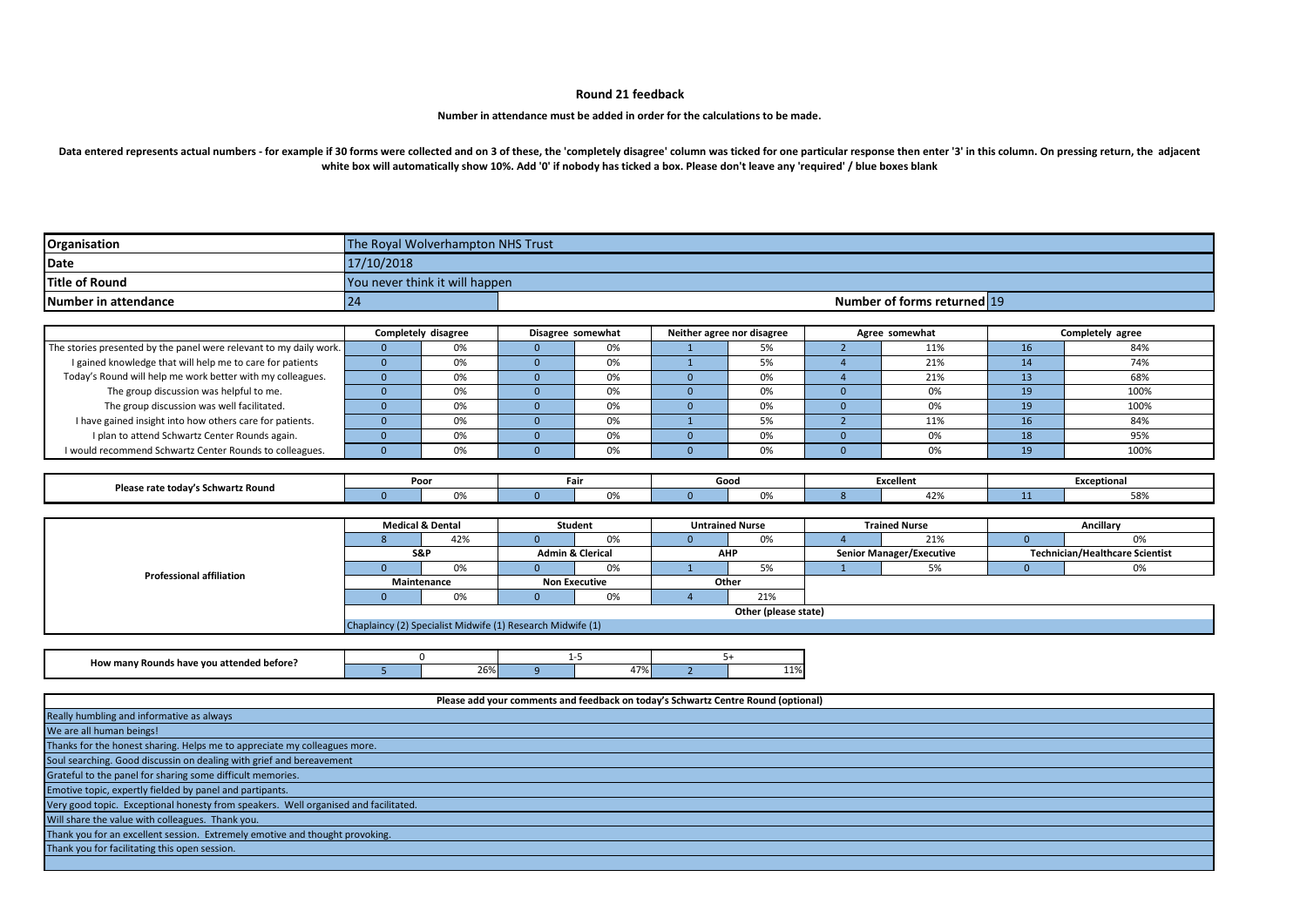#### **Round 22 feedback**

#### **Number in attendance must be added in order for the calculations to be made.**

Data entered represents actual numbers - for example if 30 forms were collected and on 3 of these, the 'completely disagree' column was ticked for one particular response then enter '3' in this column. On pressing return, **will automatically show 10%. Add '0' if nobody has ticked a box. Please don't leave any 'required' / blue boxes blank**

| Organisation         |           | The Roval Wolverhampton NHS Trust     |  |  |  |  |  |  |  |  |
|----------------------|-----------|---------------------------------------|--|--|--|--|--|--|--|--|
| Date                 | 15-Nov-18 |                                       |  |  |  |  |  |  |  |  |
| Title of Round       |           | When patient choices don't make sense |  |  |  |  |  |  |  |  |
| Number in attendance | 2         | <b>Number of forms returned 22</b>    |  |  |  |  |  |  |  |  |

|                                                                    | Completely disagree |  | Disagree somewhat |  | Neither agree nor disagree | Agree somewhat |    | Completely agree |  |
|--------------------------------------------------------------------|---------------------|--|-------------------|--|----------------------------|----------------|----|------------------|--|
| The stories presented by the panel were relevant to my daily work. | 0%                  |  | 0%                |  | 9%                         | 27%            |    | 64%              |  |
| I gained knowledge that will help me to care for patients          | 0%                  |  | 0%                |  | 14%                        | 36%            |    | 36%              |  |
| Today's Round will help me work better with my colleagues.         | 0%                  |  | 0%                |  | 9%                         | 55%            |    | 36%              |  |
| The group discussion was helpful to me.                            | 0%                  |  | 0%                |  | E <sub>0</sub>             | 36%            | 12 | 55%              |  |
| The group discussion was well facilitated.                         | 0%                  |  | 0%                |  | E <sub>0</sub>             | 32%            |    | 64%              |  |
| I have gained insight into how others care for patients.           | 0%                  |  | 0%                |  | E <sub>0</sub>             | 41%            | 12 | 55%              |  |
| I plan to attend Schwartz Center Rounds again.                     | 0%                  |  | 0%                |  | 5%                         | 27%            | 15 | 68%              |  |
| I would recommend Schwartz Center Rounds to colleagues.            | 0%                  |  | 0%                |  | E <sub>0</sub>             | 27%            | 15 | 68%              |  |

| Please rate today's Schwartz Round | POO. |  | rа |  | <b>Goot</b> |         | <b>xcellen</b><br>וטונ |            | Exceptiona |  |
|------------------------------------|------|--|----|--|-------------|---------|------------------------|------------|------------|--|
|                                    |      |  |    |  |             | $- - -$ |                        | ---<br>ししハ |            |  |

|                                 | <b>Medical &amp; Dental</b> |     |                             | Student |       | <b>Untrained Nurse</b> |                                 | <b>Trained Nurse</b> |                                 | Ancillary |  |
|---------------------------------|-----------------------------|-----|-----------------------------|---------|-------|------------------------|---------------------------------|----------------------|---------------------------------|-----------|--|
|                                 |                             | 32% |                             | 0%      |       | 0%                     |                                 | 36%                  |                                 | 0%        |  |
|                                 | S&P                         |     | <b>Admin &amp; Clerical</b> |         | AHP   |                        | <b>Senior Manager/Executive</b> |                      | Technician/Healthcare Scientist |           |  |
|                                 |                             | 0%  |                             |         |       | 23%                    |                                 | 0%                   |                                 | 0%        |  |
| <b>Professional affiliation</b> | Maintenance                 |     | <b>Non Executive</b>        |         | Other |                        |                                 |                      |                                 |           |  |
|                                 |                             | 0%  |                             | 0%      |       | 0%                     |                                 |                      |                                 |           |  |
|                                 | Other (please state)        |     |                             |         |       |                        |                                 |                      |                                 |           |  |
|                                 |                             |     |                             |         |       |                        |                                 |                      |                                 |           |  |

| How many Rounds have you attended before? |                     |     |               |  |               |  |
|-------------------------------------------|---------------------|-----|---------------|--|---------------|--|
|                                           | 220'<br><b>2570</b> | --- | E E OZ<br>うつヅ |  | 220<br>70 د ک |  |

| Please add your comments and feedback on today's Schwartz Centre Round (optional)              |
|------------------------------------------------------------------------------------------------|
| A difficult topic well managed and group managed to retain focussed on emotions and wellbeing  |
| Interesting case and discussion well presented                                                 |
| <b>Relevant and excellent</b>                                                                  |
| Good exploration of common feelings I feel when dealing with similar situation                 |
| Beneficial to practice - refocus on compasion/empahty. Good for interactions between teams     |
| Very well presented, able to relate                                                            |
| Insightful story to discuss                                                                    |
| Very good to share what seems like similar experiences and feelings                            |
| Well worth attendign to gain an insight to the challenges our colleagues face on a daily basis |
| Very insightful                                                                                |
| More clinical advice, we could have learned about the disease, management                      |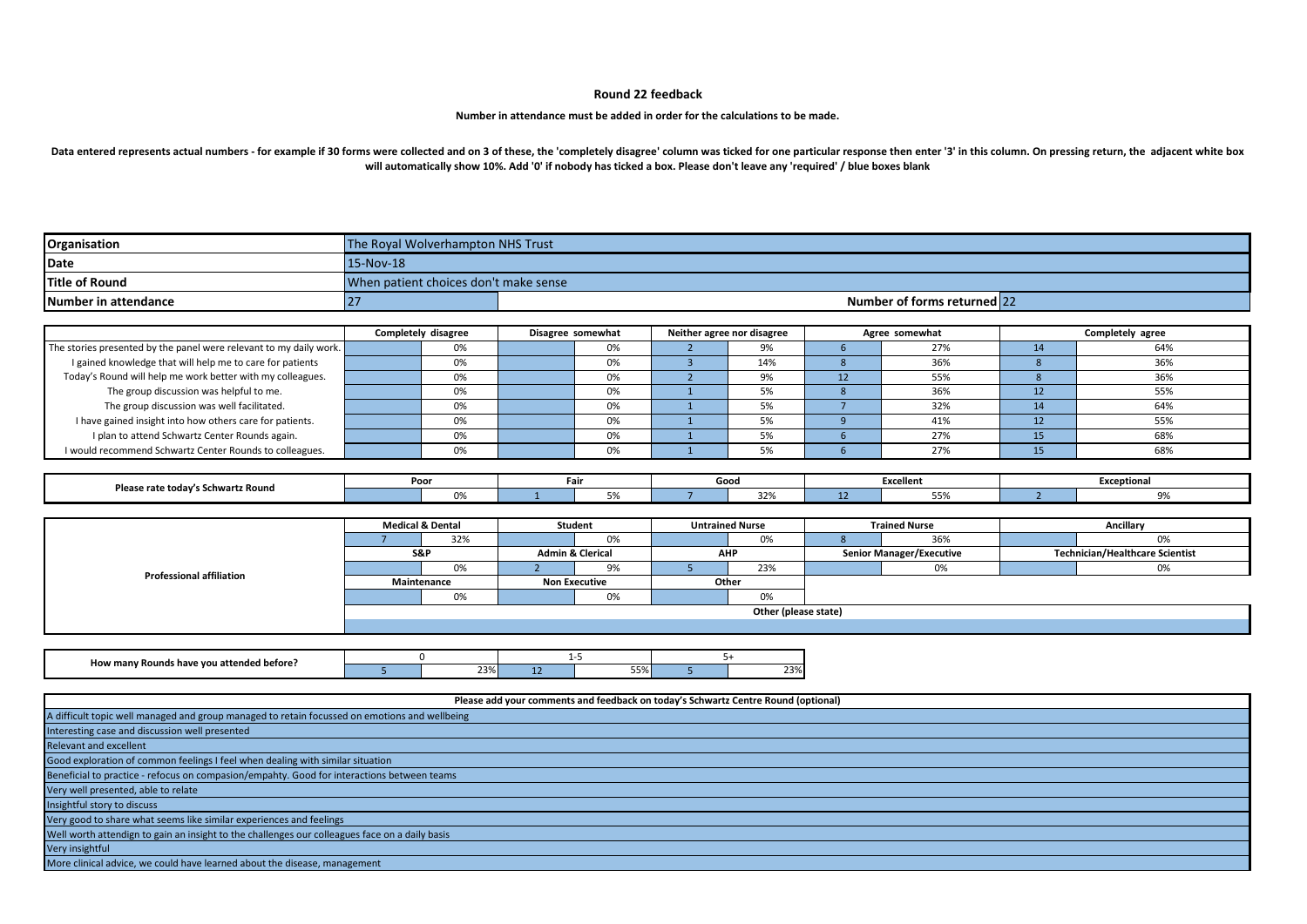#### **Round 23 feedback**

#### **Number in attendance must be added in order for the calculations to be made.**

#### Data entered represents actual numbers - for example if 30 forms were collected and on 3 of these, the 'completely disagree' column was ticked for one particular response then enter '3' in this column. On pressing return, **white box will automatically show 10%. Add '0' if nobody has ticked a box. Please don't leave any 'required' / blue boxes blank**

| Organisation         |           | The Royal Wolverhampton NHS Trust       |  |  |  |  |  |  |  |
|----------------------|-----------|-----------------------------------------|--|--|--|--|--|--|--|
| Date                 | L1-Dec-18 |                                         |  |  |  |  |  |  |  |
| Title of Round       |           | "Small but mighty - acts of compassion" |  |  |  |  |  |  |  |
| Number in attendance | 20        | Number of forms returned 13             |  |  |  |  |  |  |  |

|                                                                    | Completely disagree | Disagree somewhat | Neither agree nor disagree | Agree somewhat | Completely agree |
|--------------------------------------------------------------------|---------------------|-------------------|----------------------------|----------------|------------------|
| The stories presented by the panel were relevant to my daily work. | 0%                  | 0%                | 0%                         | 15%            | 77%              |
| I gained knowledge that will help me to care for patients          | 0%                  | 0%                | 15%                        | 15%            | 69%              |
| Today's Round will help me work better with my colleagues.         | 0%                  | 0%                | 8%                         | 31%            | 62%              |
| The group discussion was helpful to me.                            | 0%                  | 0%                | 0%                         | 8%             | 92%              |
| The group discussion was well facilitated.                         | 0%                  | 0%                | 0%                         | 8%             | 92%              |
| I have gained insight into how others care for patients.           | 0%                  | 0%                | 8%                         | 8%             | 85%              |
| I plan to attend Schwartz Center Rounds again.                     | 0%                  | 0%                | 0%                         | 8%             | 92%              |
| I would recommend Schwartz Center Rounds to colleagues.            | 0%                  | 0%                | 0%                         | 0%             | 100%             |

| Please rate today's Schwartz Round | --<br>∕nnr<br><u>vv</u> |          | raı |     | Good |                         | <b>Excellent</b> |          | Exceptional |                    |
|------------------------------------|-------------------------|----------|-----|-----|------|-------------------------|------------------|----------|-------------|--------------------|
|                                    |                         | $\Gamma$ |     | - - |      | $\cdots$<br><b>JI/0</b> |                  | $\cdots$ |             | <b>240</b><br>-31% |

|                                 | <b>Medical &amp; Dental</b>                         |     | Student              |                             | <b>Untrained Nurse</b> |     | <b>Trained Nurse</b> |                                 | Ancillary |                                 |  |
|---------------------------------|-----------------------------------------------------|-----|----------------------|-----------------------------|------------------------|-----|----------------------|---------------------------------|-----------|---------------------------------|--|
| <b>Professional affiliation</b> |                                                     | 23% |                      | 0%                          |                        | 8%  |                      | 15%                             |           | 8%                              |  |
|                                 | S&P                                                 |     |                      | <b>Admin &amp; Clerical</b> |                        | AHP |                      | <b>Senior Manager/Executive</b> |           | Technician/Healthcare Scientist |  |
|                                 |                                                     | 0%  |                      | 0%                          |                        | 8%  |                      | 8%                              |           | 0%                              |  |
|                                 | Maintenance                                         |     | <b>Non Executive</b> |                             | Other                  |     |                      |                                 |           |                                 |  |
|                                 |                                                     | 0%  |                      | 0%                          |                        |     | Chaplaincy           |                                 |           |                                 |  |
|                                 | Other (please state)                                |     |                      |                             |                        |     |                      |                                 |           |                                 |  |
|                                 | Audit Midwife, Specialist Midwife, Therapy Services |     |                      |                             |                        |     |                      |                                 |           |                                 |  |

| ' Rounds have you attended before?<br>How -<br>. many |     |   |                    |  |           |  |
|-------------------------------------------------------|-----|---|--------------------|--|-----------|--|
|                                                       | O/0 | . | $- - -$<br>. ن، رن |  | ດດ<br>O/C |  |

| Please add your comments and feedback on today's Schwartz Centre Round (optional)   |
|-------------------------------------------------------------------------------------|
| Really humbling and informative as always                                           |
| We are all human beings!                                                            |
| Thanks for the honest sharing. Helps me to appreciate my colleagues more.           |
| Soul searching. Good discussin on dealing with grief and bereavement                |
| Grateful to the panel for sharing some difficult memories.                          |
| Emotive topic, expertly fielded by panel and partipants.                            |
| Very good topic. Exceptional honesty from speakers. Well organised and facilitated. |
| Will share the value with colleagues. Thank you.                                    |
| Thank you for an excellent session. Extremely emotive and thought provoking.        |
| Thank you for facilitating this open session.                                       |
|                                                                                     |
|                                                                                     |
|                                                                                     |
|                                                                                     |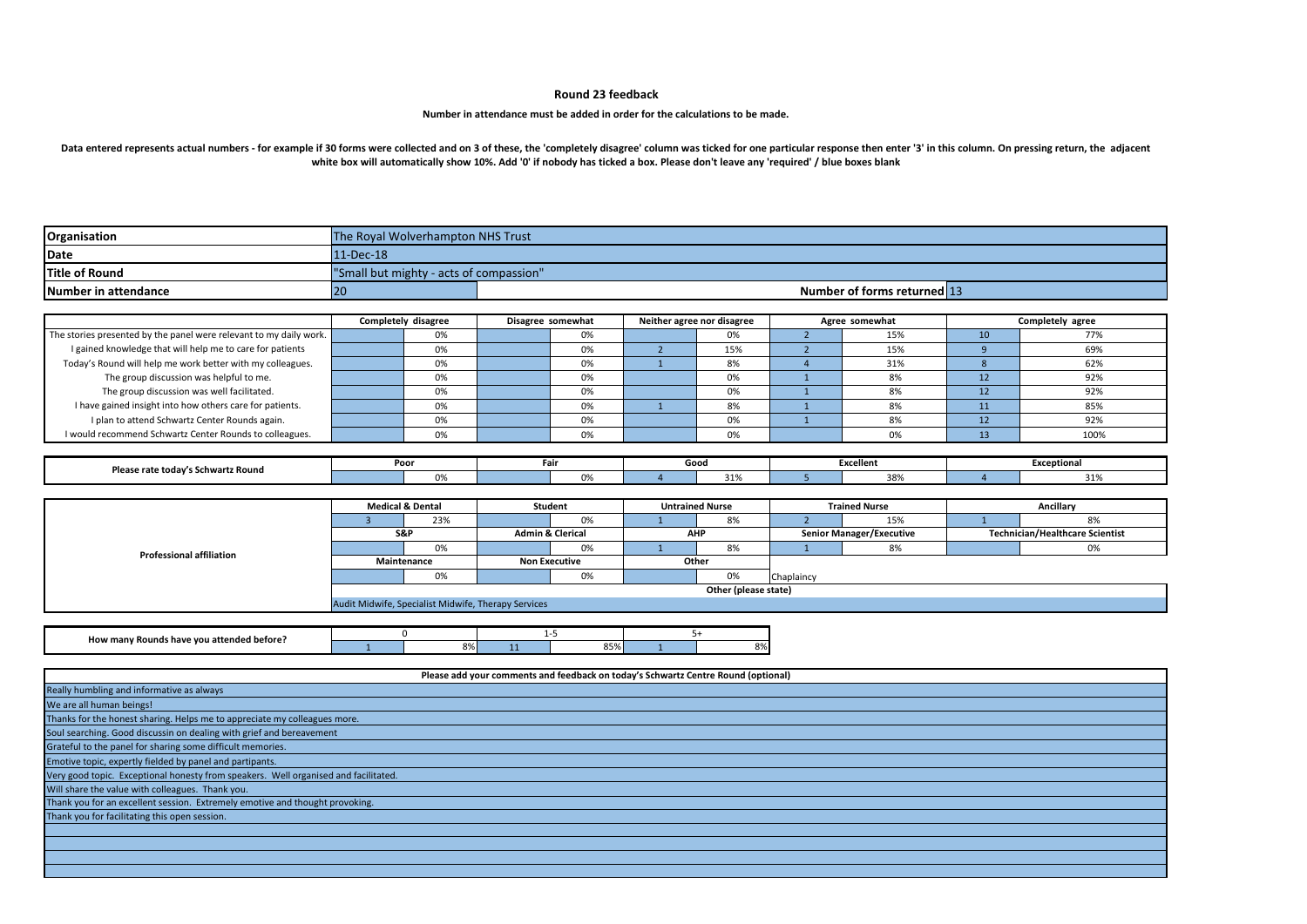#### **Round 24 feedback**

#### **Number in attendance must be added in order for the calculations to be made.**

Data entered represents actual numbers - for example if 30 forms were collected and on 3 of these, the 'completely disagree' column was ticked for one particular response then enter '3' in this column. On pressing return, **automatically show 10%. Add '0' if nobody has ticked a box. Please don't leave any 'required' / blue boxes blank**

| Organisation         | The Royal Wolverhampton NHS Trust |                                        |  |  |  |  |  |  |
|----------------------|-----------------------------------|----------------------------------------|--|--|--|--|--|--|
| Date                 | 20-Feb-19                         |                                        |  |  |  |  |  |  |
| Title of Round       |                                   | <b>Family Care in General Practice</b> |  |  |  |  |  |  |
| Number in attendance |                                   | Number of forms returned 20            |  |  |  |  |  |  |

|                                                                    | Completely disagree |  | Disagree somewhat | Neither agree nor disagree | Agree somewhat | Completely agree |  |
|--------------------------------------------------------------------|---------------------|--|-------------------|----------------------------|----------------|------------------|--|
| The stories presented by the panel were relevant to my daily work. |                     |  | 0%                | 10%                        | 25%            | 60%              |  |
| I gained knowledge that will help me to care for patients          | 5%                  |  | 0%                | 15%                        | 40%            | 40%              |  |
| Today's Round will help me work better with my colleagues.         | E0/<br>J 70         |  | 0%                | 10%                        | 35%            | 50%              |  |
| The group discussion was helpful to me.                            | 5%                  |  | 0%                | 0%                         | 40%            | 55%              |  |
| The group discussion was well facilitated.                         | 5%                  |  | 0%                | 5%                         | 20%            | 70%              |  |
| I have gained insight into how others care for patients.           | 5%                  |  | 0%                | 0%                         | 20%            | 75%              |  |
| I plan to attend Schwartz Center Rounds again.                     |                     |  | 0%                | 0%                         | 20%            | 75%              |  |
| I would recommend Schwartz Center Rounds to colleagues.            |                     |  |                   | 0%                         | 15%            | 80%              |  |
|                                                                    |                     |  |                   |                            |                |                  |  |

|                                    | Poo |  | Fdi. |                        | uuu |             | Excellen. |  | ™≏otiona. |  |
|------------------------------------|-----|--|------|------------------------|-----|-------------|-----------|--|-----------|--|
| Please rate today's Schwartz Round |     |  |      | $(1)$ %<br><b>1000</b> |     | ---<br>ZU70 |           |  |           |  |

|                                 | <b>Medical &amp; Dental</b> |     | Student                     |     | <b>Untrained Nurse</b> |                | <b>Trained Nurse</b>            |     | Ancillary                              |    |  |
|---------------------------------|-----------------------------|-----|-----------------------------|-----|------------------------|----------------|---------------------------------|-----|----------------------------------------|----|--|
|                                 |                             | 20% |                             | 40% |                        |                |                                 | 10% |                                        | 0% |  |
|                                 | S&P                         |     | <b>Admin &amp; Clerical</b> |     | <b>AHP</b>             |                | <b>Senior Manager/Executive</b> |     | <b>Technician/Healthcare Scientist</b> |    |  |
| <b>Professional affiliation</b> |                             | J%  |                             | 10% |                        | U%             |                                 | 15% |                                        | U% |  |
|                                 | Maintenance                 |     | <b>Non Executive</b>        |     | Other                  |                |                                 |     |                                        |    |  |
|                                 |                             |     |                             | 0%  |                        | F <sub>0</sub> |                                 |     |                                        |    |  |
|                                 | Other (please state)        |     |                             |     |                        |                |                                 |     |                                        |    |  |
|                                 |                             |     |                             |     |                        |                |                                 |     |                                        |    |  |

| How many Rounds have you attended before? |     |              | - |                       |  |       |  |
|-------------------------------------------|-----|--------------|---|-----------------------|--|-------|--|
|                                           | . . | $- -$<br>ر ر |   | 50 <sub>0</sub><br>ᆚᆚ |  | TO YO |  |

| Please add your comments and feedback on today's Schwartz Centre Round (optional)                                                                                                                                            |  |  |  |  |  |
|------------------------------------------------------------------------------------------------------------------------------------------------------------------------------------------------------------------------------|--|--|--|--|--|
| Insight of GPs work was informative. Nurse/Patient rapport building was interesting.                                                                                                                                         |  |  |  |  |  |
| A really insightful view of of General Practice and the management of "we are family"                                                                                                                                        |  |  |  |  |  |
| Really thought provoking and interesting, open non judgemental environment                                                                                                                                                   |  |  |  |  |  |
| Impressed by the tremendous warmth of the staff for their patients and colleagues                                                                                                                                            |  |  |  |  |  |
| Thank you to Julian and Debbie for being so open and sharing your stories so candidly and openly. A new insight gained + reflection.                                                                                         |  |  |  |  |  |
| Insighful discussion and stories. Safe and non-judgement environment. Helpful to see things from different perspectives                                                                                                      |  |  |  |  |  |
| Really interesting honest discussion                                                                                                                                                                                         |  |  |  |  |  |
| Very interesting to compare approach to death in primary vs. secondary care                                                                                                                                                  |  |  |  |  |  |
| Gave me the confidence to seek out support from my seniors if I need to when I start work next year. 30 years from now, when I'm a Consultant, I'll make sure I offer support to my juniors after stressful situations occur |  |  |  |  |  |
| It's great to hear stories shared by other healthcare professionals, especially experienced clinicians as it gives me more confidence as a student to speak about my experiences moving forward in my career                 |  |  |  |  |  |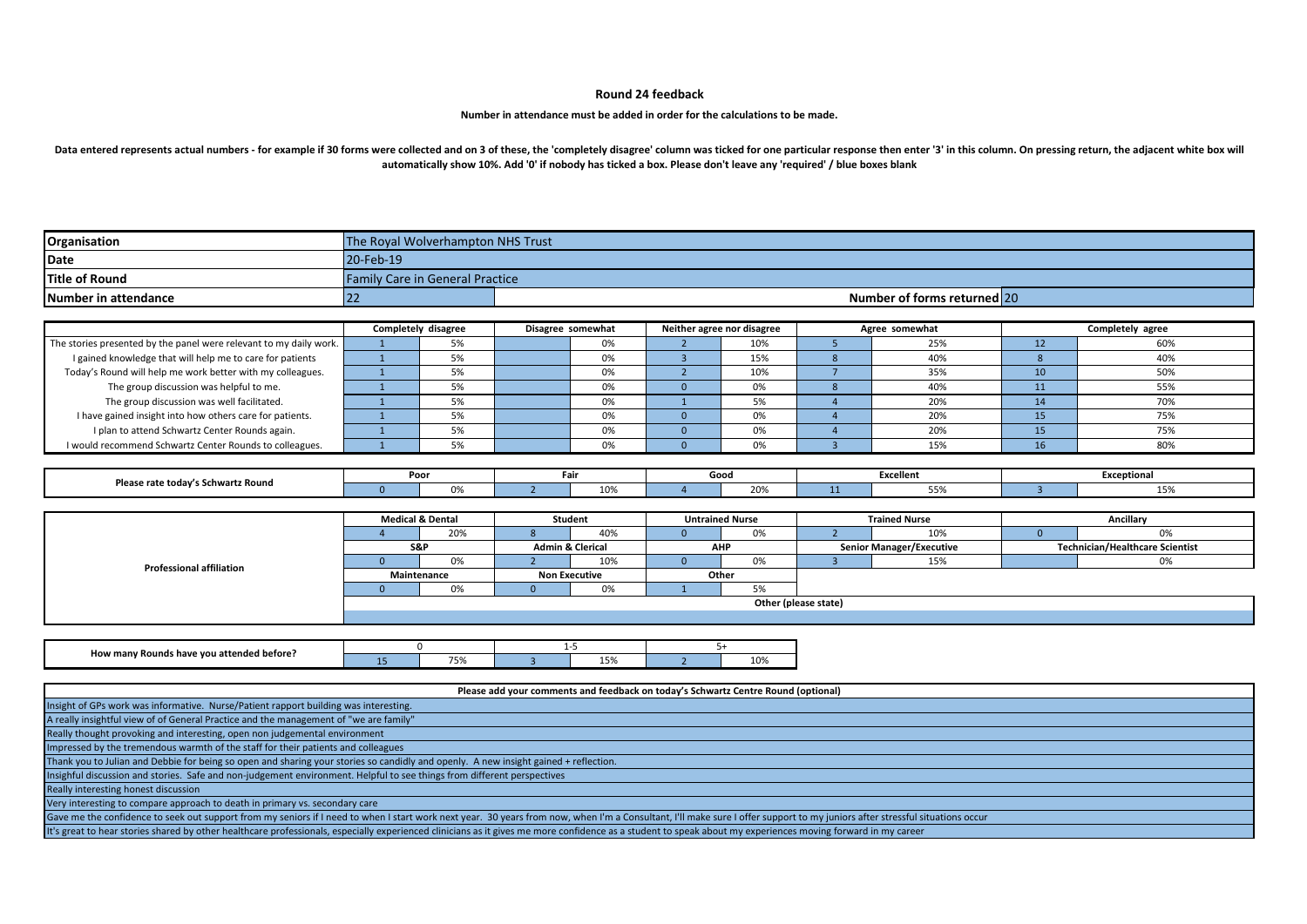#### **Round 25 feedback Number in attendance must be added in order for the calculations to be made.**

### Data entered represents actual numbers - for example if 30 forms were collected and on 3 of these, the 'completely disagree' column was ticked for one particular response then enter '3' in this column. On pressing return,

| Organisation                                                                             | The Royal Wolverhampton NHS Trust                                                                                          |                                  |              |                                   |                |                            |                |                                 |              |                                        |
|------------------------------------------------------------------------------------------|----------------------------------------------------------------------------------------------------------------------------|----------------------------------|--------------|-----------------------------------|----------------|----------------------------|----------------|---------------------------------|--------------|----------------------------------------|
| Date                                                                                     | 21-Mar-19                                                                                                                  |                                  |              |                                   |                |                            |                |                                 |              |                                        |
| <b>Title of Round</b>                                                                    |                                                                                                                            | <b>Overseas Staff Experience</b> |              |                                   |                |                            |                |                                 |              |                                        |
| Number in attendance                                                                     | 18                                                                                                                         |                                  |              |                                   |                |                            |                | Number of forms returned 10     |              |                                        |
|                                                                                          |                                                                                                                            |                                  |              |                                   |                |                            |                |                                 |              |                                        |
|                                                                                          | Completely disagree                                                                                                        |                                  |              | Disagree somewhat                 |                | Neither agree nor disagree |                | Agree somewhat                  |              | Completely agree                       |
| The stories presented by the panel were relevant to my daily work.                       |                                                                                                                            | 0%                               |              | 0%                                |                | 10%                        |                | 10%                             | 8            | 80%                                    |
| I gained knowledge that will help me to care for patients                                |                                                                                                                            | 0%                               |              | 0%                                | $\overline{4}$ | 40%                        | $\mathbf{0}$   | 0%                              | 5            | 50%                                    |
| Today's Round will help me work better with my colleagues.                               |                                                                                                                            | 0%                               |              | 0%                                | $\mathbf{1}$   | 10%                        | $\Omega$       | 0%                              | $\mathbf{q}$ | 90%                                    |
| The group discussion was helpful to me.                                                  |                                                                                                                            | 0%                               |              | 0%                                | $\mathbf{0}$   | 0%                         | h              | 10%                             | $\mathbf{R}$ | 80%                                    |
| The group discussion was well facilitated.                                               |                                                                                                                            | 0%                               |              | 0%                                | $\mathbf{1}$   | 10%                        | $\Omega$       | 0%                              | 9            | 90%                                    |
| I have gained insight into how others care for patients.                                 |                                                                                                                            | 0%                               |              | 0%                                | $\mathbf{1}$   | 10%                        | $\overline{1}$ | 10%                             | 8            | 80%                                    |
| I plan to attend Schwartz Centre Rounds again.                                           |                                                                                                                            | 0%                               |              | 0%                                | $\mathbf{1}$   | 10%                        | 1              | 10%                             | 8            | 80%                                    |
| I would recommend Schwartz Centre Rounds to colleagues.                                  |                                                                                                                            | 0%                               |              | 0%                                | $\mathbf{1}$   | 10%                        | $\overline{1}$ | 10%                             | 8            | 80%                                    |
|                                                                                          |                                                                                                                            |                                  |              |                                   |                |                            |                |                                 |              |                                        |
| Please rate today's Schwartz Round                                                       | Poor                                                                                                                       |                                  | Fair         |                                   | Good           |                            | Excellent      |                                 |              | Exceptional                            |
|                                                                                          |                                                                                                                            | 0%                               |              | 0%                                |                | 0%                         | 6              | 60%                             | в            | 30%                                    |
|                                                                                          |                                                                                                                            |                                  |              |                                   |                |                            |                |                                 |              |                                        |
|                                                                                          | <b>Medical &amp; Dental</b>                                                                                                |                                  | Student      |                                   |                | <b>Untrained Nurse</b>     |                | <b>Trained Nurse</b>            |              | Ancillary                              |
|                                                                                          | В                                                                                                                          | 30%<br>S&P                       | $\Omega$     | 0%<br><b>Admin &amp; Clerical</b> | $\mathbf{0}$   | 0%<br>AHP                  | $\overline{5}$ | 50%                             | $\Omega$     | 0%                                     |
|                                                                                          |                                                                                                                            |                                  |              |                                   |                |                            |                | <b>Senior Manager/Executive</b> |              | <b>Technician/Healthcare Scientist</b> |
| <b>Professional affiliation</b>                                                          | $\Omega$                                                                                                                   | 0%<br>Maintenance                |              | 10%<br><b>Non Executive</b>       | $\Omega$       | 0%                         | п              | 10%                             | $\Omega$     | 0%                                     |
| (only 8 completed this section)                                                          | $\mathbf{0}$                                                                                                               | 0%                               | $\mathbf{0}$ | 0%                                | $\overline{5}$ | Other<br>50%               |                |                                 |              |                                        |
|                                                                                          |                                                                                                                            |                                  |              |                                   |                | Other (please state)       |                |                                 |              |                                        |
|                                                                                          | Chaplaincy, Assistant                                                                                                      |                                  |              |                                   |                |                            |                |                                 |              |                                        |
|                                                                                          |                                                                                                                            |                                  |              |                                   |                |                            |                |                                 |              |                                        |
| How many Rounds have you attended before?                                                |                                                                                                                            | $\Omega$                         |              | $1 - 5$                           |                | $5+$                       |                |                                 |              |                                        |
| (only 8 completed this section)                                                          | 6                                                                                                                          | 60%                              |              | 30%                               |                | 10%                        |                |                                 |              |                                        |
|                                                                                          |                                                                                                                            |                                  |              |                                   |                |                            |                |                                 |              |                                        |
| Please add your comments and feedback on today's Schwartz Centre Round (optional)        |                                                                                                                            |                                  |              |                                   |                |                            |                |                                 |              |                                        |
|                                                                                          | Excellent session - thought provoking - we need to enhance our systems at RWT. Forums close to Dr Induction would be good. |                                  |              |                                   |                |                            |                |                                 |              |                                        |
| It was very interesting. Everyone contributed and shared their bit.                      |                                                                                                                            |                                  |              |                                   |                |                            |                |                                 |              |                                        |
| Very well and informative.                                                               |                                                                                                                            |                                  |              |                                   |                |                            |                |                                 |              |                                        |
| It was really helpful for a newcomer like me. Really looking forward to another session. |                                                                                                                            |                                  |              |                                   |                |                            |                |                                 |              |                                        |
| Really helpful and enjoyable session. Thank you to the panel                             |                                                                                                                            |                                  |              |                                   |                |                            |                |                                 |              |                                        |

Interesting topic today, makes you consider how to support overseas peers during their inductions. Fascinating insight and reflection from staff will enable better communication with overseas staff and those from UK.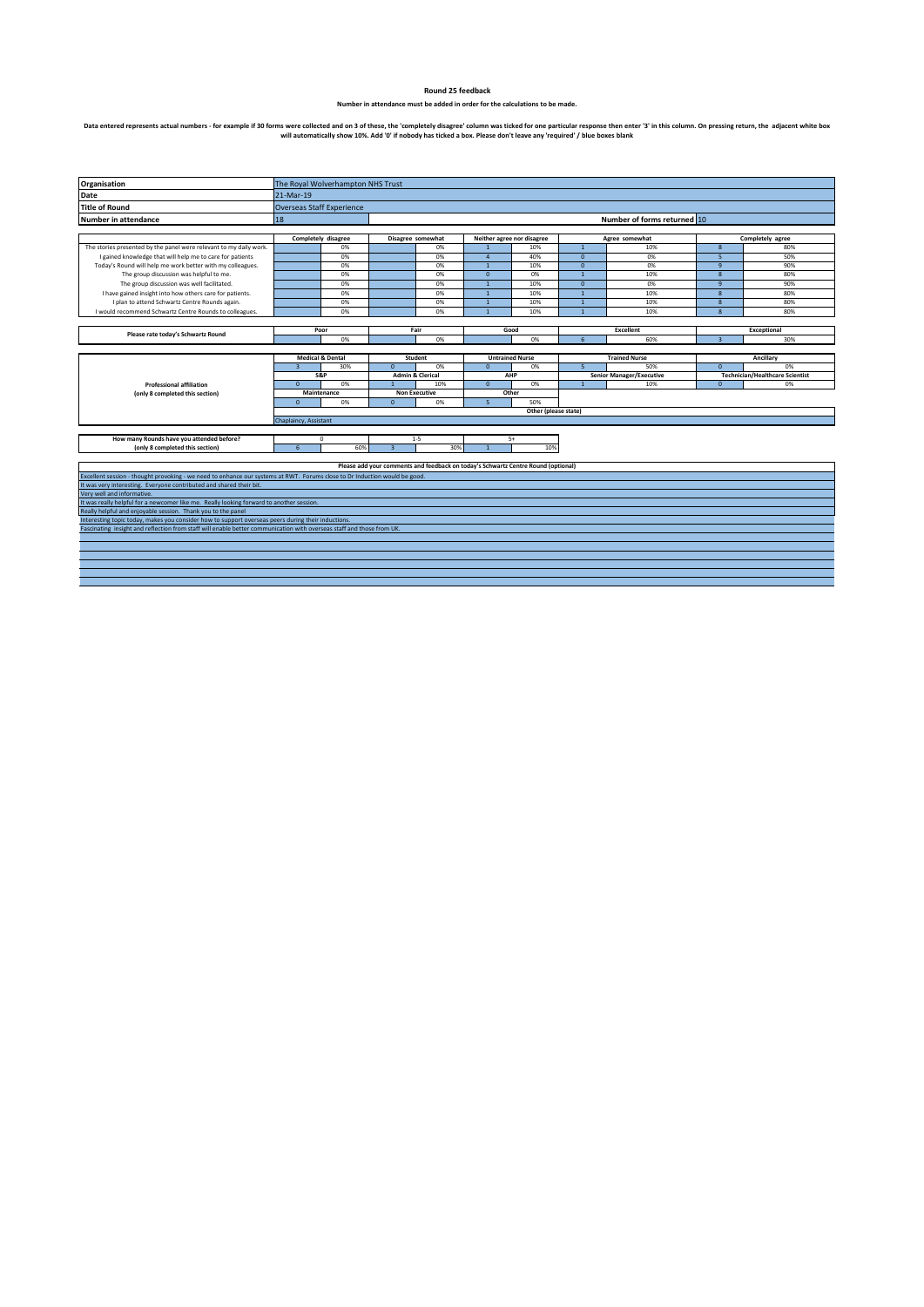| This is the summary sheet. Please only complete the purple fields. All other data will be added automatically from the individual Rounds sheets.                                                                                                                                                                                                 |                        |                                                                |                |                                   |                                                                                                             |                      |    |                                       |     |                                              |
|--------------------------------------------------------------------------------------------------------------------------------------------------------------------------------------------------------------------------------------------------------------------------------------------------------------------------------------------------|------------------------|----------------------------------------------------------------|----------------|-----------------------------------|-------------------------------------------------------------------------------------------------------------|----------------------|----|---------------------------------------|-----|----------------------------------------------|
| The Royal Wolverhampton NHS Trust<br>Organisation<br>Number of Rounds held in the last 12 Months                                                                                                                                                                                                                                                 |                        |                                                                |                |                                   |                                                                                                             |                      |    |                                       |     |                                              |
| Average number in attendance over the last 12 months<br>Actual number of forms returned over the last 12 months                                                                                                                                                                                                                                  |                        | 29<br>174                                                      |                |                                   | Actual number in attendance over the last 12 months<br>Percentage of forms returned over the last 12 months |                      |    | 232<br>75%                            |     |                                              |
|                                                                                                                                                                                                                                                                                                                                                  |                        |                                                                |                |                                   |                                                                                                             |                      |    |                                       |     |                                              |
|                                                                                                                                                                                                                                                                                                                                                  | Completely disagree    |                                                                |                | Disagree somewhat                 | Neither agree nor disagree                                                                                  |                      |    | Agree somewhat                        |     | Completely agree                             |
| The stories presented by the panel were relevant to my daily work.                                                                                                                                                                                                                                                                               | $\mathbf{1}$           | 1%                                                             | $\overline{2}$ | 1%                                | $9$                                                                                                         | 5%                   | 38 | 22%                                   | 122 | 70%                                          |
| I gained knowledge that will help me to care for patients                                                                                                                                                                                                                                                                                        | $\,$ 1 $\,$            | 1%                                                             | $\mathbf{0}$   | 0%                                | 28                                                                                                          | 16%                  | 45 | 26%                                   | 92  | 53%                                          |
| Today's Round will help me work better with my colleagues.                                                                                                                                                                                                                                                                                       | $\,$ 1 $\,$            | 1%                                                             | $\mathbf{0}$   | 0%                                | 12                                                                                                          | 7%                   | 50 | 29%                                   | 108 | 62%                                          |
| The group discussion was helpful to me.                                                                                                                                                                                                                                                                                                          | $\,$ 1 $\,$            | 1%                                                             | $\mathbf{0}$   | 0%                                | $\,$ 1                                                                                                      | 1%                   | 38 | 22%                                   | 132 | 76%                                          |
| The group discussion was well facilitated.                                                                                                                                                                                                                                                                                                       | $\,$ 1 $\,$            | 1%                                                             | $\mathbf{0}$   | 0%                                | $\ensuremath{\mathsf{3}}$                                                                                   | 2%                   | 21 | 12%                                   | 147 | 84%                                          |
| I have gained insight into how others care for patients.                                                                                                                                                                                                                                                                                         | $\mathbf 1$            | 1%                                                             | $\mathbf{1}$   | 1%                                | 11                                                                                                          | 6%                   | 25 | 14%                                   | 133 | 76%                                          |
| I plan to attend Schwartz Center Rounds again.                                                                                                                                                                                                                                                                                                   | $\mathbf{1}$           | 1%                                                             | $\mathbf{0}$   | 0%                                | $\overline{4}$                                                                                              | 2%                   | 23 | 13%                                   | 145 | 83%                                          |
| I would recommend Schwartz Center Rounds to colleagues.                                                                                                                                                                                                                                                                                          | $\mathbf{1}$           | 1%                                                             | $\mathbf 0$    | 0%                                | $\overline{2}$                                                                                              | 1%                   | 20 | 11%                                   | 151 | 87%                                          |
| Please rate today's Schwartz Round                                                                                                                                                                                                                                                                                                               |                        | <b>Exceptional</b><br>Poor<br>Fair<br>Good<br><b>Excellent</b> |                |                                   |                                                                                                             |                      |    |                                       |     |                                              |
|                                                                                                                                                                                                                                                                                                                                                  | $\mathbf{0}$           | 0%                                                             | $\overline{4}$ | 2%                                | 23                                                                                                          | 13%                  | 89 | 51%                                   | 54  | 31%                                          |
|                                                                                                                                                                                                                                                                                                                                                  | 56                     | <b>Medical &amp; Dental</b><br>32%                             | 13             | Student<br>7%                     | <b>Untrained Nurse</b><br>$\overline{3}$                                                                    | 2%                   | 46 | <b>Trained Nurse</b><br>26%           |     | Ancillary<br>1%                              |
|                                                                                                                                                                                                                                                                                                                                                  | S&P<br>$\mathbf{0}$    | 0%                                                             | 13             | <b>Admin &amp; Clerical</b><br>7% | AHP<br>$14\,$                                                                                               | 8%                   | 12 | <b>Senior Manager/Executive</b><br>7% |     | <b>Technician/Healthcare Scientist</b><br>1% |
| <b>Professional affiliation</b>                                                                                                                                                                                                                                                                                                                  | Maintenance<br>$\circ$ | 0%                                                             | $\overline{0}$ | <b>Non Executive</b><br>0%        | Other<br>6                                                                                                  | 3%                   |    |                                       |     |                                              |
|                                                                                                                                                                                                                                                                                                                                                  |                        |                                                                |                |                                   | Occupational Therapist, Palliative Care, Midwife, Chaplaincy, Assistant                                     | Other (please state) |    |                                       |     |                                              |
|                                                                                                                                                                                                                                                                                                                                                  |                        | None                                                           |                | $1 - 5$                           |                                                                                                             |                      |    |                                       |     |                                              |
| How many Rounds have you attended before?                                                                                                                                                                                                                                                                                                        | 66                     | 38%                                                            | 72             | 41%                               | 23                                                                                                          | 13%                  |    |                                       |     |                                              |
|                                                                                                                                                                                                                                                                                                                                                  |                        |                                                                |                |                                   | Comments and feedback from participants at Rounds over the last 12months                                    |                      |    |                                       |     |                                              |
| Thanks to panel and others<br>"have your own safety valve" will be written on our notice board. The power of reflection and group support came across very strongly                                                                                                                                                                              |                        |                                                                |                |                                   |                                                                                                             |                      |    |                                       |     |                                              |
| Enjoyed feedback and questions from audience<br>Very interesting, everyone encouraged to show their own experiences                                                                                                                                                                                                                              |                        |                                                                |                |                                   |                                                                                                             |                      |    |                                       |     |                                              |
| Very useful to share experiences within different healthcare professional                                                                                                                                                                                                                                                                        |                        |                                                                |                |                                   |                                                                                                             |                      |    |                                       |     |                                              |
| Time given to consider thoughts, feelings and emotions in a safe supportive environment<br>I have attended Schwartz Rounds at 2 other institutes and this was by far the best facilitated and most useful                                                                                                                                        |                        |                                                                |                |                                   |                                                                                                             |                      |    |                                       |     |                                              |
| Good discussions and well facilitated<br>Interesting to hear about experiences from other specialties                                                                                                                                                                                                                                            |                        |                                                                |                |                                   |                                                                                                             |                      |    |                                       |     |                                              |
| Need for in built support systems to allow balance and adjust when need be to recallibrate being both professional and empathetic when having had to deal with especially after a particularly difficult case.<br>The opportunity to reflect, discuss and learn. Often too busy to do any of this. Thank you to the panel for sharing the story  |                        |                                                                |                |                                   |                                                                                                             |                      |    |                                       |     |                                              |
| Emotional, thought provoking<br>Excellent - thank you                                                                                                                                                                                                                                                                                            |                        |                                                                |                |                                   |                                                                                                             |                      |    |                                       |     |                                              |
| Brilliant topic 'Burn Out' and great panel. More talk around this subject is needed as it affects all of us regardless of level of responsibility/job role.<br>Fantastic session, much to reflect on. Makes me realise how important it is for us to have an opportunity to get to know our colleagues or people rather than just professionals. |                        |                                                                |                |                                   |                                                                                                             |                      |    |                                       |     |                                              |
| Excellent, would be worth repeating at a later date, well attended. Ideas for future - "Expectations from patients which cannot be met" and "Dilemmas in treatment".<br>Excellent round. Priviledged that people are willing to be vulnerable. So valued.                                                                                        |                        |                                                                |                |                                   |                                                                                                             |                      |    |                                       |     |                                              |
| Quite interesting, looking forward to the next one.<br>I think doing breathing exercises (Yoga) can help.                                                                                                                                                                                                                                        |                        |                                                                |                |                                   |                                                                                                             |                      |    |                                       |     |                                              |
| Very good.<br>Meaningful and valuable testimony and advice.                                                                                                                                                                                                                                                                                      |                        |                                                                |                |                                   |                                                                                                             |                      |    |                                       |     |                                              |
| Great session, thank you.<br>A subject that affects us all. The title reflected the discussion and made me want to attend. Very brave of all participants to share their story. Glad it finished on a where to get help.                                                                                                                         |                        |                                                                |                |                                   |                                                                                                             |                      |    |                                       |     |                                              |
| Great panel and stories which I can take on board.<br>Excellent, thank you for sharing your experiences.                                                                                                                                                                                                                                         |                        |                                                                |                |                                   |                                                                                                             |                      |    |                                       |     |                                              |
| Only 1 thing to highlight, should attendees who arrive after 1pm not be allowed in, very off putting especially for the speakers.                                                                                                                                                                                                                |                        |                                                                |                |                                   |                                                                                                             |                      |    |                                       |     |                                              |
| Amazing, will advise all colleagues to attend. Everyone can benefit from this ession, regardless of staff grade<br>Very well facilitated, true life stories make you realise the problems faced by each and everyone and the challenges faced by them                                                                                            |                        |                                                                |                |                                   |                                                                                                             |                      |    |                                       |     |                                              |
| Well done rapid intervention team<br><b>Excellent Well Done</b>                                                                                                                                                                                                                                                                                  |                        |                                                                |                |                                   |                                                                                                             |                      |    |                                       |     |                                              |
| The team that presented were exceptional in the care they provided the patient involved. Huge respect to the team<br>Very emotionally supportive team, poem and personal experiences were very heartwarming, message is to support each other cross professional boundaries                                                                      |                        |                                                                |                |                                   |                                                                                                             |                      |    |                                       |     |                                              |
| Thank you for sharing<br>Emotional, interesting to hear how patients care for at home and how this can affect staff                                                                                                                                                                                                                              |                        |                                                                |                |                                   |                                                                                                             |                      |    |                                       |     |                                              |
| Excellent presentation, I find the disruptions of people coming and going throughout the presentation very off putting<br>Really humbling and informative as always                                                                                                                                                                              |                        |                                                                |                |                                   |                                                                                                             |                      |    |                                       |     |                                              |
| We are all human beings!<br>Thanks for the honest sharing. Helps me to appreciate my colleagues more.                                                                                                                                                                                                                                            |                        |                                                                |                |                                   |                                                                                                             |                      |    |                                       |     |                                              |
| Soul searching. Good discussin on dealing with grief and bereavement<br>Grateful to the panel for sharing some difficult memories.                                                                                                                                                                                                               |                        |                                                                |                |                                   |                                                                                                             |                      |    |                                       |     |                                              |
| Emotive topic, expertly fielded by panel and partipants.<br>Very good topic. Exceptional honesty from speakers. Well organised and facilitated.                                                                                                                                                                                                  |                        |                                                                |                |                                   |                                                                                                             |                      |    |                                       |     |                                              |
| Will share the value with colleagues. Thank you.<br>Thank you for an excellent session. Extremely emotive and thought provoking.                                                                                                                                                                                                                 |                        |                                                                |                |                                   |                                                                                                             |                      |    |                                       |     |                                              |
| Thank you for facilitating this open session.<br>A difficult topic well managed and group managed to retain focussed on emotions and wellbeing                                                                                                                                                                                                   |                        |                                                                |                |                                   |                                                                                                             |                      |    |                                       |     |                                              |
| Interesting case and discussion well presented<br>Relevant and excellent                                                                                                                                                                                                                                                                         |                        |                                                                |                |                                   |                                                                                                             |                      |    |                                       |     |                                              |
| Good exploration of common feelings I feel when dealing with similar situation<br>Beneficial to practice - refocus on compasion/empahty. Good for interactions between teams                                                                                                                                                                     |                        |                                                                |                |                                   |                                                                                                             |                      |    |                                       |     |                                              |
| Very well presented, able to relate<br>Insightful story to discuss                                                                                                                                                                                                                                                                               |                        |                                                                |                |                                   |                                                                                                             |                      |    |                                       |     |                                              |
| Very good to share what seems like similar experiences and feelings<br>Well worth attendign to gain an insight to the challenges our colleagues face on a daily basis                                                                                                                                                                            |                        |                                                                |                |                                   |                                                                                                             |                      |    |                                       |     |                                              |
| Very insightful<br>More clinical advice, we could have learned about the disease, management                                                                                                                                                                                                                                                     |                        |                                                                |                |                                   |                                                                                                             |                      |    |                                       |     |                                              |
| Really humbling and informative as always<br>We are all human beings!                                                                                                                                                                                                                                                                            |                        |                                                                |                |                                   |                                                                                                             |                      |    |                                       |     |                                              |
| Thanks for the honest sharing. Helps me to appreciate my colleagues more<br>Soul searching. Good discussin on dealing with grief and bereavement                                                                                                                                                                                                 |                        |                                                                |                |                                   |                                                                                                             |                      |    |                                       |     |                                              |
| Grateful to the panel for sharing some difficult memories<br>Emotive topic, expertly fielded by panel and partipants.                                                                                                                                                                                                                            |                        |                                                                |                |                                   |                                                                                                             |                      |    |                                       |     |                                              |
| Very good topic. Exceptional honesty from speakers. Well organised and facilitated.<br>Will share the value with colleagues. Thank you.                                                                                                                                                                                                          |                        |                                                                |                |                                   |                                                                                                             |                      |    |                                       |     |                                              |
| Thank you for an excellent session. Extremely emotive and thought provoking.<br>Thank you for facilitating this open session                                                                                                                                                                                                                     |                        |                                                                |                |                                   |                                                                                                             |                      |    |                                       |     |                                              |
| Insight of GPs work was informative. Nurse/Patient rapport building was interesting<br>A really insightful view of of General Practice and the management of "we are family"                                                                                                                                                                     |                        |                                                                |                |                                   |                                                                                                             |                      |    |                                       |     |                                              |
| Really thought provoking and interesting, open non judgemental environment<br>Impressed by the tremendous warmth of the staff for their patients and colleagues                                                                                                                                                                                  |                        |                                                                |                |                                   |                                                                                                             |                      |    |                                       |     |                                              |
| Thank you to Julian and Debbie for being so open and sharing your stories so candidly and openly. A new insight gained + reflection.                                                                                                                                                                                                             |                        |                                                                |                |                                   |                                                                                                             |                      |    |                                       |     |                                              |
| Insighful discussion and stories. Safe and non-judgement environment. Helpful to see things from different perspectives<br>Really interesting honest discussion<br>Very interesting to compare approach to death in primary vs. secondary care                                                                                                   |                        |                                                                |                |                                   |                                                                                                             |                      |    |                                       |     |                                              |
| Gave me the confidence to seek out support from my seniors if I need to when I start work next year. 30 years from now, when I'm a Consultant, I'll make sure I offer support to my juniors after stressful situations occur                                                                                                                     |                        |                                                                |                |                                   |                                                                                                             |                      |    |                                       |     |                                              |
| It's great to hear stories shared by other healthcare professionals, especially experienced clinicians as it gives me more confidence as a student to speak about my experiences moving forward in my career<br>Excellent session - thought provoking - we need to enhance our systems at RWT. Forums close to Dr Induction would be good.       |                        |                                                                |                |                                   |                                                                                                             |                      |    |                                       |     |                                              |
| It was very interesting. Everyone contributed and shared their bit.<br>Very well and informative.                                                                                                                                                                                                                                                |                        |                                                                |                |                                   |                                                                                                             |                      |    |                                       |     |                                              |
| It was really helpful for a newcomer like me. Really looking forward to another session.<br>Really helpful and enjoyable session. Thank you to the panel                                                                                                                                                                                         |                        |                                                                |                |                                   |                                                                                                             |                      |    |                                       |     |                                              |
| Interesting topic today, makes you consider how to support overseas peers during their inductions.<br>Fascinating insight and reflection from staff will enable better communication with overseas staff and those from UK.                                                                                                                      |                        |                                                                |                |                                   |                                                                                                             |                      |    |                                       |     |                                              |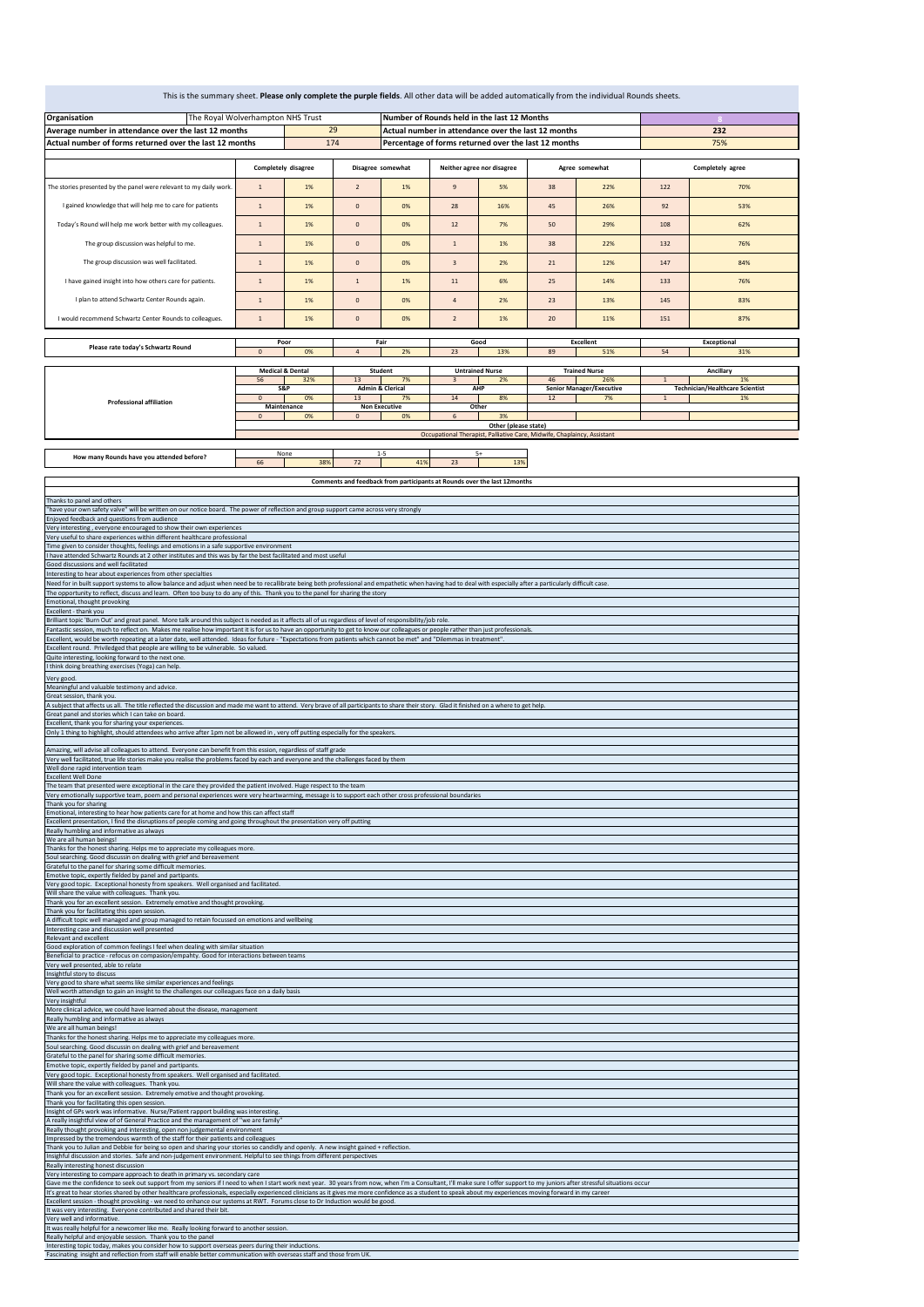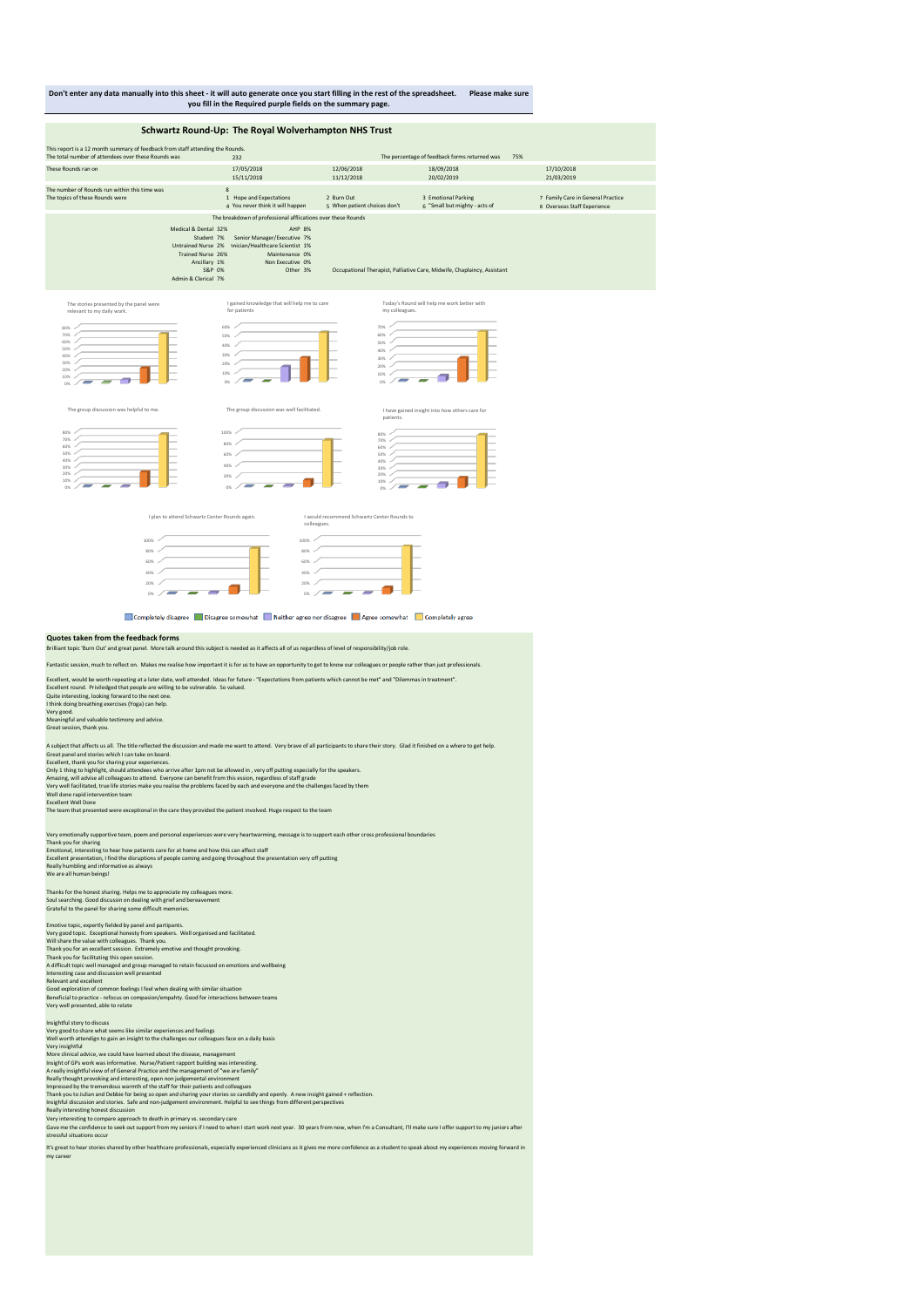## **Schwartz Center Rounds®** Reflective Notes

**What are Schwartz Center Rounds®?**

Developed by the Kenneth B Schwartz Center in the USA, running as a new initiative in The Royal Wolverhampton NHS Trust, the Rounds provide a structured monthly one-hour forum for staff from all disciplines to discuss difficult emotional and social issues that arise in caring for patients. The goal of the Rounds is not to solve problems but to explore the human and emotional aspects of the experience of delivering care and the challenges that staff face from day to day. Further information on Schwartz Rounds can be found on the website: [www.theschwartzcenter.org](http://www.theschwartzcenter.org/)

Rounds run monthly at the Wolverhampton Medical Institute and notification of dates and topics will be sent via global email.

| <b>Personal Reflection of Session</b>                                                                                                                                                                                                                                                                                                                                                                                                                                                                                                             |                                            |                                                                                                                                                                                                                                                                                                                                                                                                                                                                                                          |  |  |  |  |  |  |
|---------------------------------------------------------------------------------------------------------------------------------------------------------------------------------------------------------------------------------------------------------------------------------------------------------------------------------------------------------------------------------------------------------------------------------------------------------------------------------------------------------------------------------------------------|--------------------------------------------|----------------------------------------------------------------------------------------------------------------------------------------------------------------------------------------------------------------------------------------------------------------------------------------------------------------------------------------------------------------------------------------------------------------------------------------------------------------------------------------------------------|--|--|--|--|--|--|
| Date: 18/09/18                                                                                                                                                                                                                                                                                                                                                                                                                                                                                                                                    | <b>Session title:</b>                      | <b>Emotional Parking</b>                                                                                                                                                                                                                                                                                                                                                                                                                                                                                 |  |  |  |  |  |  |
| <b>Round Summary:</b>                                                                                                                                                                                                                                                                                                                                                                                                                                                                                                                             |                                            |                                                                                                                                                                                                                                                                                                                                                                                                                                                                                                          |  |  |  |  |  |  |
| Called out by WMAS to see a patient recently diagnosed with cancer and was in pain. No<br>adequate pain relief available. 2 senior clinicians and HCA attended. We arrived in separate cars<br>as we each had a caseload of home visits following this referral. Patient was due to have<br>chemotherapy the following day but had declined admission for pain relief.<br>Patient looked to be approaching end of life.<br>No DNACPR in place and no anticipatory medications prescribed<br>2 Daughters, both of whom very anxious and distressed |                                            |                                                                                                                                                                                                                                                                                                                                                                                                                                                                                                          |  |  |  |  |  |  |
|                                                                                                                                                                                                                                                                                                                                                                                                                                                                                                                                                   | <b>Themes discussed within Round:</b>      |                                                                                                                                                                                                                                                                                                                                                                                                                                                                                                          |  |  |  |  |  |  |
| Emotionally charged situations stay with you<br>Debriefing is really important for one's self<br>It's ok to be sad about situations<br>are often scattered around the home.<br>How do you help people cope with the shock of bad news                                                                                                                                                                                                                                                                                                             |                                            | Breaking bad news to people we have only just met is very difficult<br>A patient's life story is often verbally shared but is also visible with photographs and pictures which<br>How do you help people to come to difficult decisions and live with those decisions afterwards<br>Knowing when you are out of your depth and having trust in your colleagues to call upon them                                                                                                                         |  |  |  |  |  |  |
|                                                                                                                                                                                                                                                                                                                                                                                                                                                                                                                                                   | How these themes relate to me/my practice: |                                                                                                                                                                                                                                                                                                                                                                                                                                                                                                          |  |  |  |  |  |  |
|                                                                                                                                                                                                                                                                                                                                                                                                                                                                                                                                                   |                                            | Working alone can sometimes feel lonely so working together as a team, utilising different HCP's<br>is really important to ensure the patient gets the best possible care at the right time. Coming<br>together as individuals to form a team in what can sometimes be difficult and emotionally<br>challenging situations ensures we are able to look after one another. After a plan of care has been<br>agreed and the team then go off in different directions, what do we do with our own emotions? |  |  |  |  |  |  |

How do we as health professionals remain focused when situations are distressing and upsetting